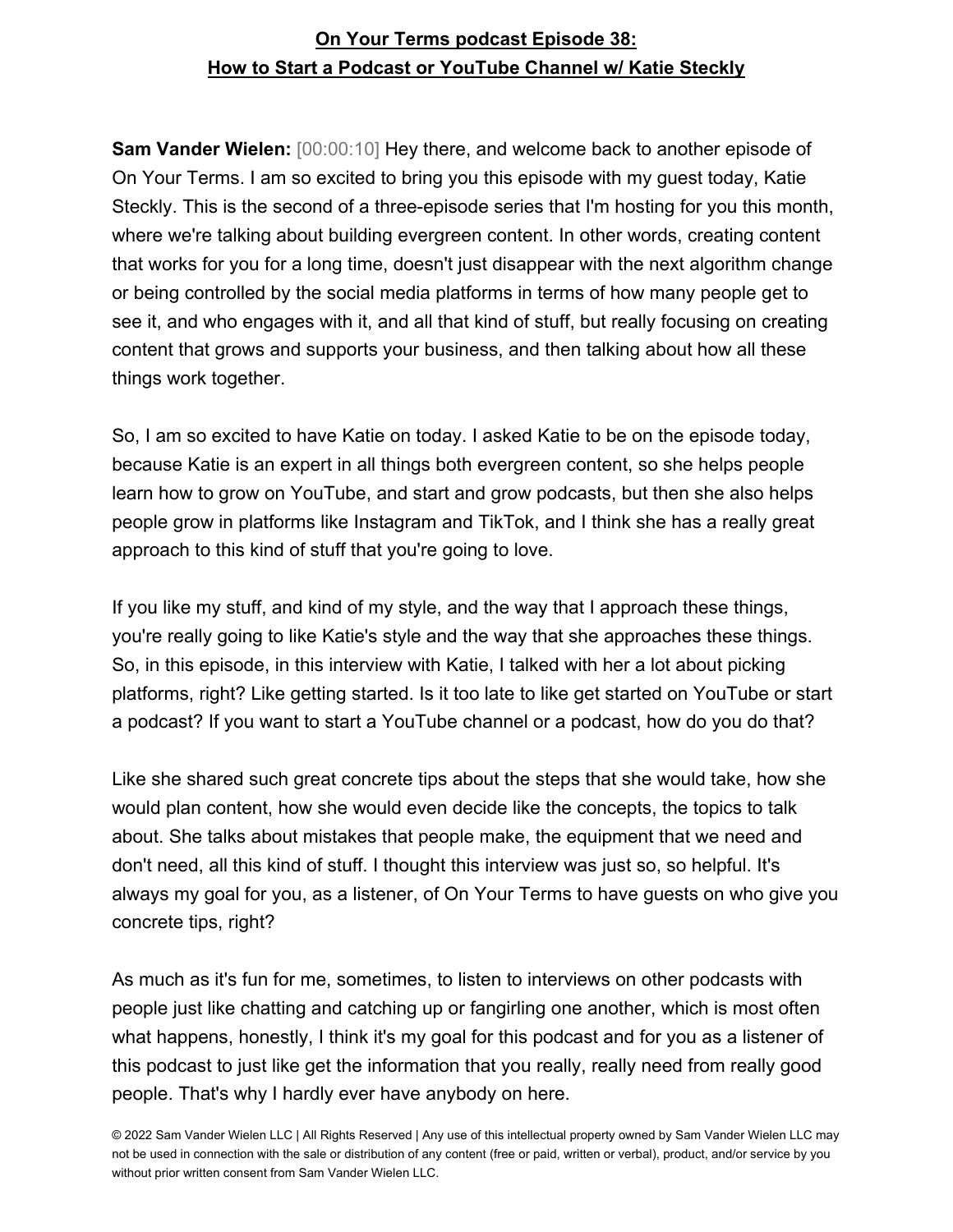So, I hope you love this episode. I hope that you'll send me a DM and let me know what you thought about this episode. And before we officially dive in to Katie's interview, I just wanted to give you a little bit of her professional background. So, Katie Steckly is a content creator and an entrepreneur. She's the Founder of social media content creation agency, Creatorly Media, which aims to support growing creators and business owners by developing social media strategies, producing YouTube and podcast content, and more for their clients.

So, I work with Creatorly, and full disclosure, I work with Creatorly on my YouTube channel. I absolutely love working with them, but I actually was a fan of Katie's work before becoming a client of Katie's agency, Creatorly. So, I know that she has such valuable tips. I highly recommend going in, and watching her YouTube videos, and following her on Instagram. She's just like a breath of fresh air, as well as you will probably take away from this interview. So, with that, I won't keep you any longer. Let's get chatting with Katie.

Hey, Katie, welcome to On Your Terms.

**Katie Steckly:** [00:03:37] Hey, Sam. Thank you so much for having me.

**Sam Vander Wielen:** [00:03:40] I am so excited to have you here. This is like a dream interview for me, because I just love you. I think you're amazing. And I have gotten so much value and so much content from all of your content that I am very excited for you to share that with everybody else today, so thank you for being here.

**Katie Steckly:** [00:03:56] Oh, thanks. I'm excited to be here.

**Sam Vander Wielen:** [00:03:58] Well, I read everybody your little formal bio, so they know that you're a rock star, and they know that you own and founded Creatorly, but I'd love for you to tell everybody a little bit about like what you do and how you actually work with people through Creatorly.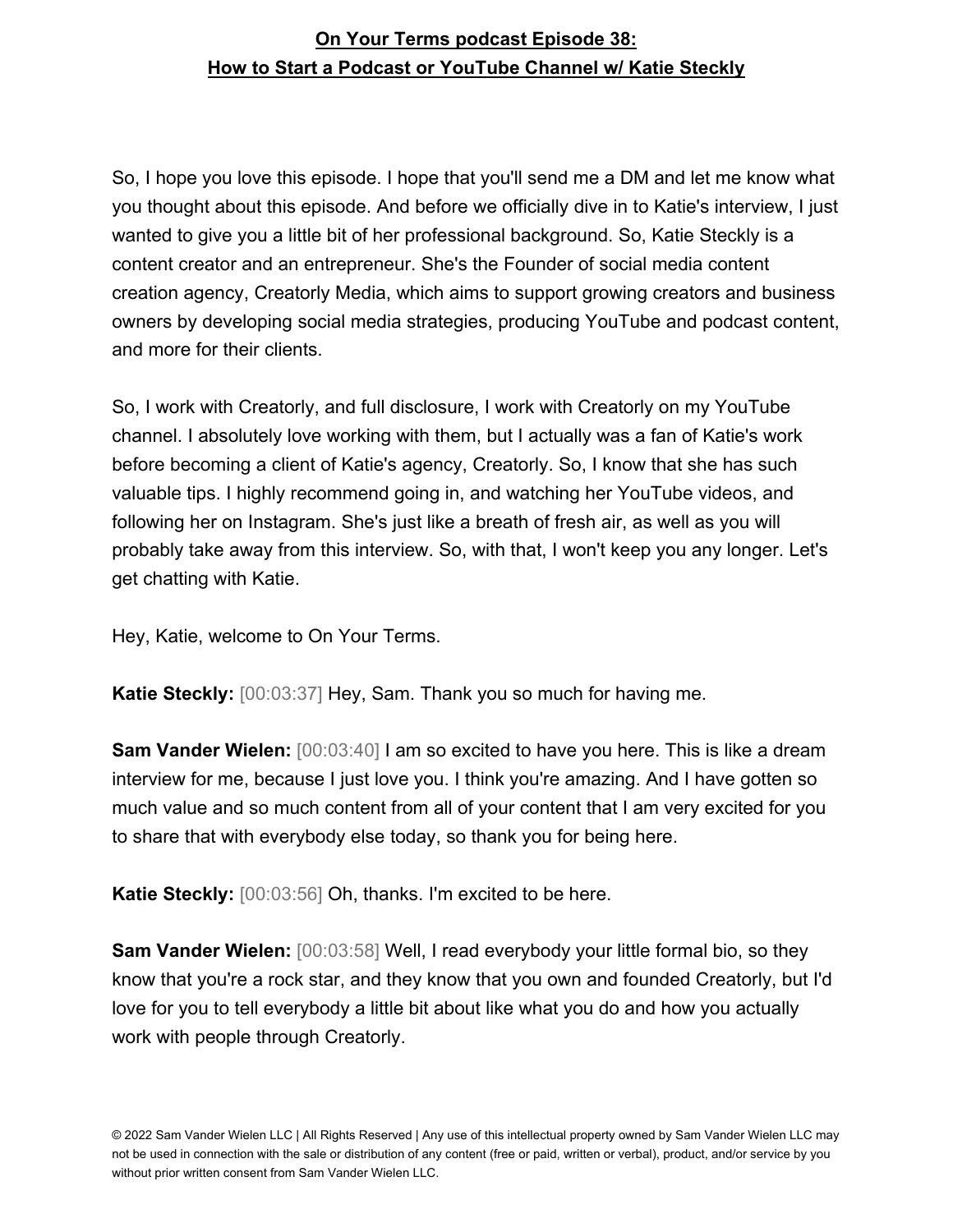**Katie Steckly:** [00:04:12] Yeah, for sure. So, in addition to being a YouTuber, where I share my social media marketing advice over on my YouTube channel, I also have this agency called Creatorly Media. And at Creatorly Media, we work with entrepreneurs, online content creators, just like Sam, to create YouTube videos, to create Instagram content, and to produce their podcast.

So, really, what we specialize in is working with creative and kind of busy business owners or entrepreneurs that kind of got to a point, where they're like, "Okay. I just can't handle editing my podcast myself or editing my own YouTube videos", and they want to expand and continue reaching more people on different platforms. So, we come in and help them with the strategy, with the technical side, like actually doing the editing, so that they can have a consistent presence on whatever social media platform they are working towards.

**Sam Vander Wielen:** [00:05:02] Yeah, it's amazing. You guys do amazing work, and I talked about it a little bit in the intro, but I work with you and love working with you on YouTube, and hopefully even more to come. And you guys have just been like invaluable in both giving me such guidance on the strategy side of content creation, but then also, all my little like tech questions, which you guys probably all have about like, wait, what do I do with this with the camera, and how do I do that? So, it's been so helpful, yeah.

**Katie Steckly:** [00:05:28] Well, it's been so fun working with you. I think we always love when we have clients that we can also learn something from. I know Taylor and I will chat about like, oh, watching Sam's video, like learn some new legal tips today that like we wouldn't have known otherwise, so it's definitely a win-win.

**Sam Vander Wielen:** [00:05:41] Well, that works. That's good. I'm glad somebody's getting something out of the videos and these little random appearances when I have to like go get the dog, and he's like barking in the background, they get to see fun things that don't make the final cut.

**Katie Steckly:** [00:05:54] Yes, we love the behind the scenes.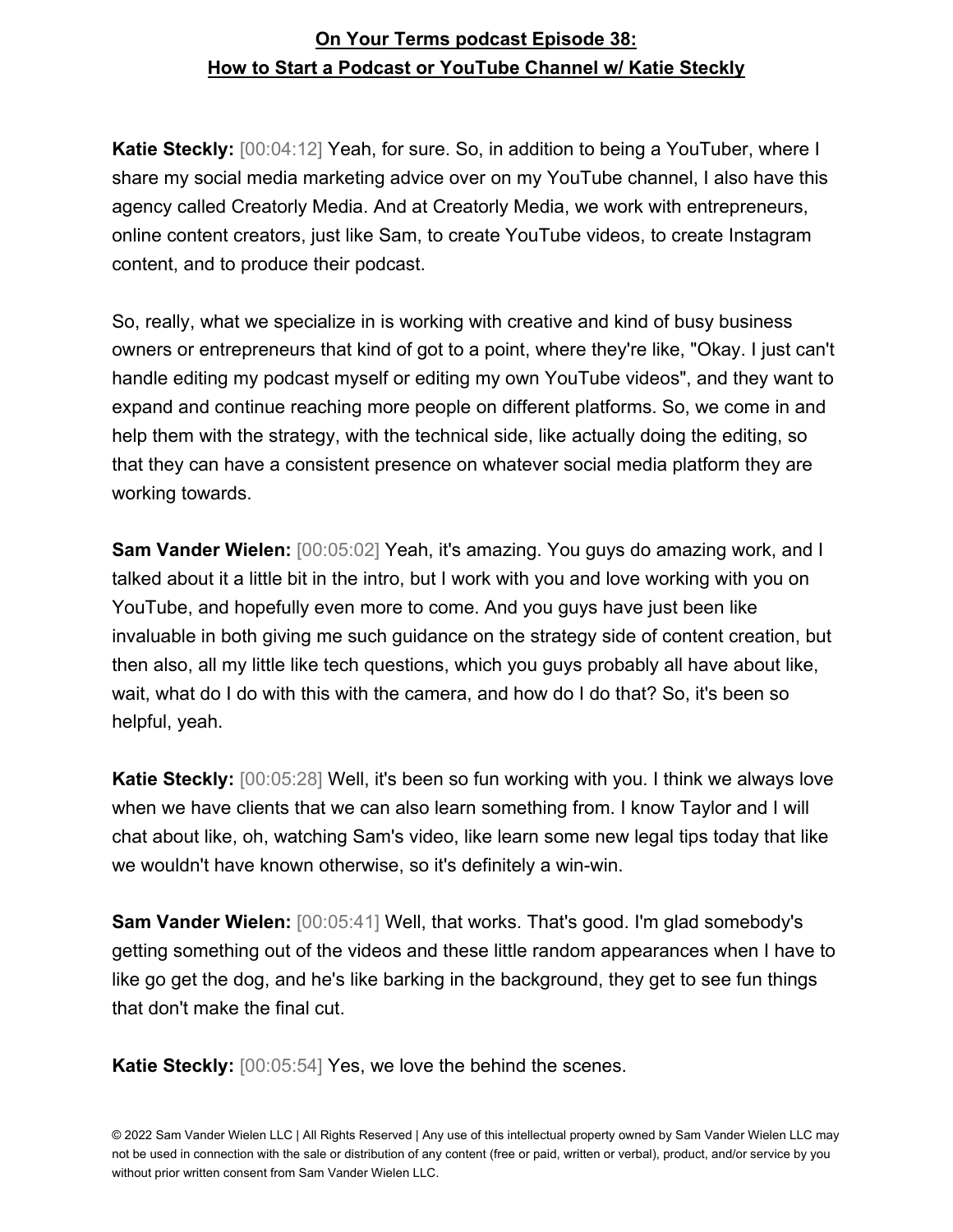**Sam Vander Wielen:** [00:05:56] Yeah, the behind the scenes. Okay. So, I was thinking that it would be so helpful for you to start out by talking with everybody a little bit about somebody who's just trying to either start out with their business, or has like really taken social media more seriously, or trying to build their audience more seriously, how should they go about building a platform to begin with?

**Katie Steckly:** [00:06:22] I feel like there are so many different spots that you can start online that this step can become really overwhelming for new creators. It feels like, okay, there's podcast, there's blogging, there's YouTube, like there's Instagram, TikTok, where should I actually start to build? And I think in my experience, and I'm sure you can attest to this, too, Sam, starting somewhere that is evergreen can be hugely beneficial to you in the long run, even though I think a lot of people actually tend to not start with that, because it doesn't seem like fun and flashy, like places like Instagram, for instance, too.

And Instagram is super fun and we both love to post on Instagram, too, but I think when you are in those early stages, it's kind of like when you're younger and you're starting to invest in your retirement, you're looking for that compound interest. Even though it seems boring to do, you'd rather like spend your money. But I feel like creating evergreen content, it's kind of like making those early investments when you're young, because you're not going to see a lot of return at the beginning.

You're not going to get like that dopamine hit of like likes and follows, because it's slow at the start. But then, as you get years into your business or creator journey, you really, really start to see those returns, when SEO starts to work for you, and your website continues to get more traffic, your YouTube videos keep getting more traffic. Even though you put in the work to make them like years ago, you're still getting that traffic now.

Whereas, with your Instagram content, for instance, nobody's seeing your posts that you made like a year ago or whatever. So, my advice to somebody just getting started with trying to build a platform is even though it might not seem that exciting or flashy, starting with something that's really evergreen, like a YouTube channel, or a blog, or a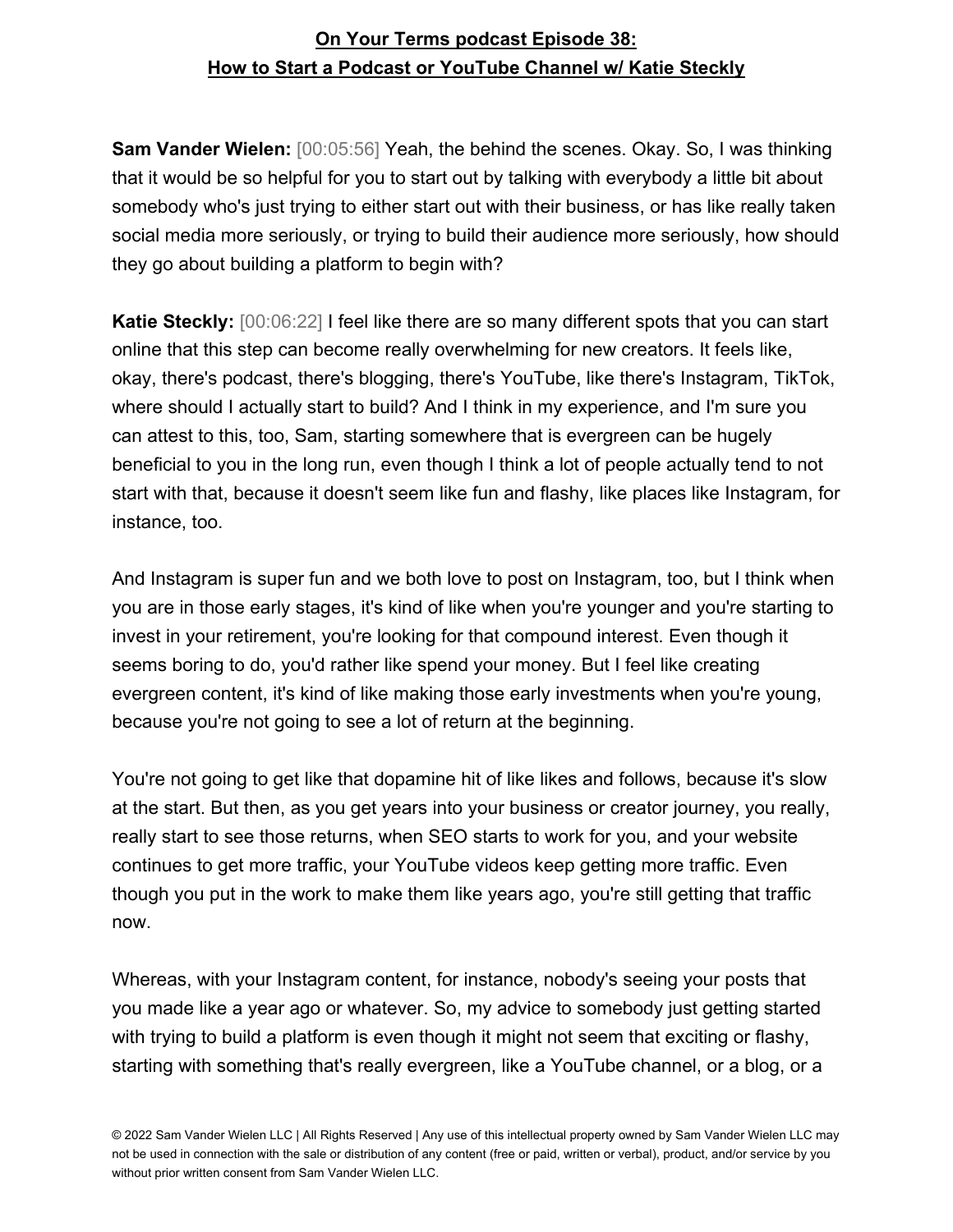podcast is a really, really great place to start, because it's going to pay off as you keep moving forward.

**Sam Vander Wielen:** [00:08:12] Yeah, it's so true. I'm so glad you said that. And as you know, I talk a lot here about just focusing on evergreen as much as humanly possible. And it's so funny you said that about it being like an investment account, because my marketing manager, Margaux, who you know, I remember years and years ago, we've been working together since like 2017, I was just saying like, "I'm putting this out and like no one's reading it, or yeah, I'm writing this blog post, I spent hours on this, nothing's happening."

And she was like, "Every time you do this, it's like putting \$0.05 in a bank account. It feels like nothing. It feels like so stupid that you're putting \$0.05, like this is not going to get me anywhere. And then, one day, you look back, and you had all these \$0.05, and the compound interest that builds up, and like you didn't even know it." And so, it's just so true, and I think people hear it all the time, but I'm hoping that you make them believe it now. So, yeah.

**Katie Steckly:** [00:09:01] Yes, exactly. It's all about the persistence. And it can be so difficult, because you're really delaying that gratification, where places like Instagram, or I think TikTok, especially, it's all about instant gratification. It's like, oh, I blew up overnight, can you believe that? And that's not going to happen realistically on YouTube, or with a blog, or with a podcast barring some kind of crazy event that's really unusual. So, it is really like delaying that gratification to the future and knowing like, hey, I might get like two views today, but like a year from now, this video might have 1,000 views or 10,000 views, and then it's really going to start paying off.

**Sam Vander Wielen:** [00:09:33] Yeah, exactly. And I guess it really is this choice that you have to make at some point in your business, where you're like, I'm making content that is going to work for me, but not only will it build up this compound interest over time, but also, it actually leads somewhere and does something for you. So, like my YouTube videos, for example, we just started, right? And so, we're still in the earlier phases of like learning, and testing, and all this, so they're not getting high views.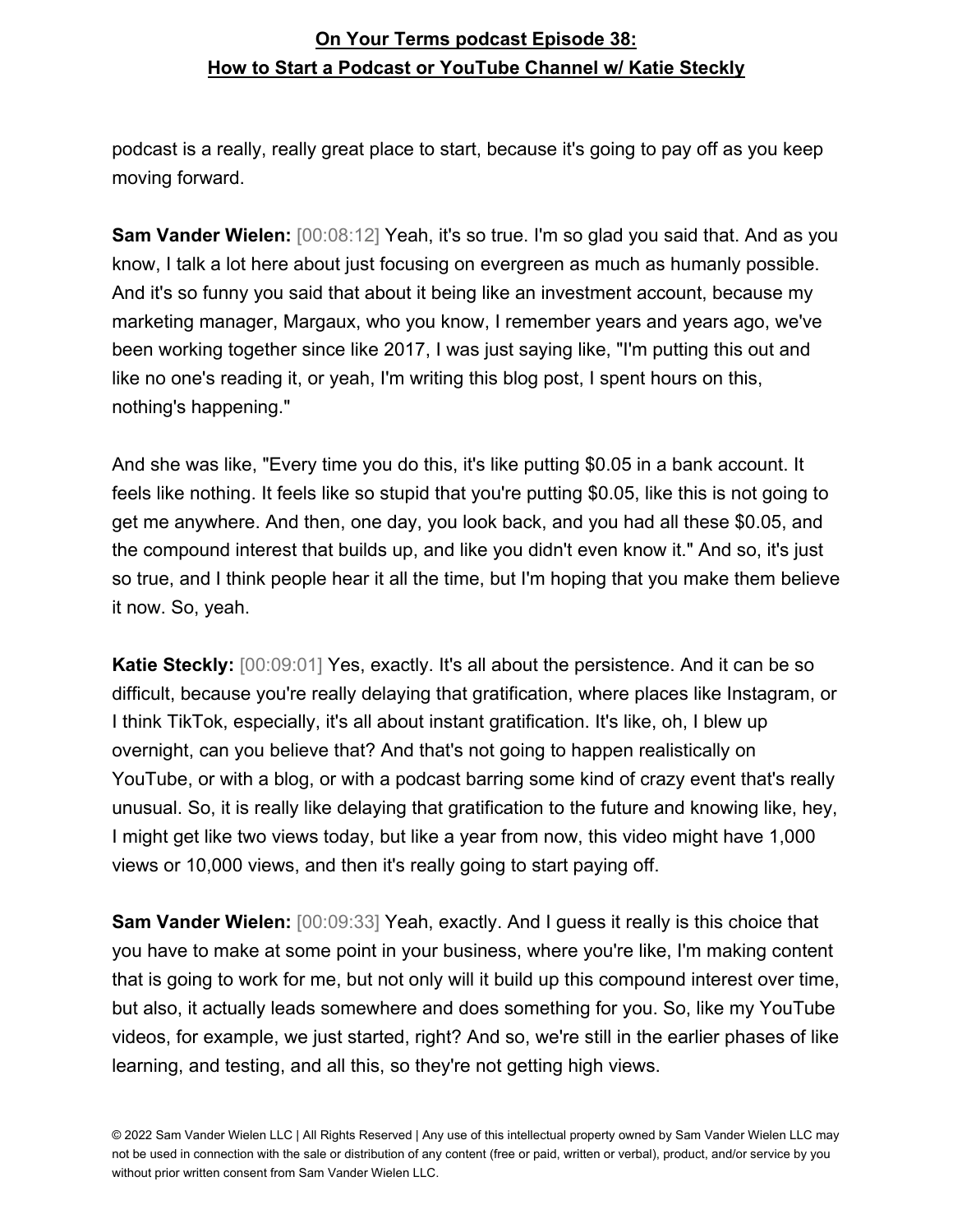I just ran a huge multi-six-figure promo in like eight days, and I had multiple people purchased, who told me, they found me through watching YouTube videos. And so, my numbers aren't high, right? These are not like the world's most amazing numbers at this point, but it allows, first of all, for deeper connection. And then, like Katie is saying, it's like a year from now, somebody could watch that same video and also buy a year from now, where I'm not going to get that from a TikTok video that's going to like die on a shelf somewhere.

**Katie Steckly:** [00:10:27] Exactly. And I think you totally touched on the other beautiful part of this longer form content that also tends to be evergreen, YouTube, podcast, that kind of thing, is that it really does lead to that deeper connection, where your followers can get to know you better and they trust you more. Like we see Tiktoks all the time that we interact with on a very surface level, transactional kind of thing. We might get some value from it, and say like, hey, that's really interesting, I might follow this person, but rarely would you see one TikTok, and feel like, okay, yeah, I'm ready to invest and like buy this person's offer.

Whereas, if I sit down and watch a 20-minute YouTube video, if you are really providing a lot of value and you're really personable, we're driving on a personality level, even if this is the first video I've seen from you, I might actually be willing to make a purchase at the end, depending on the circumstances and what I'm looking for and what the price is or whatever.

So, I think that there's a lot more opportunity to convert people also like earlier on kind of in the funnel, like they don't have to know you as well, because, well, they do get to know you through the course of the YouTube video or the podcast, because there's just more time, there's more opportunity to offer that additional value to them that builds trust.

**Sam Vander Wielen:** [00:11:35] Yeah, exactly. And funny enough, if anyone needs any additional evidence, that's how I found Katie. So, my friend told me about Katie, and I went straight to YouTube to watch her videos. I didn't even know you had Instagram. I didn't know like you were on Instagram until I watched a whole bunch of your YouTube videos. And for me, I wasn't even trying to like watch all of this content, I was really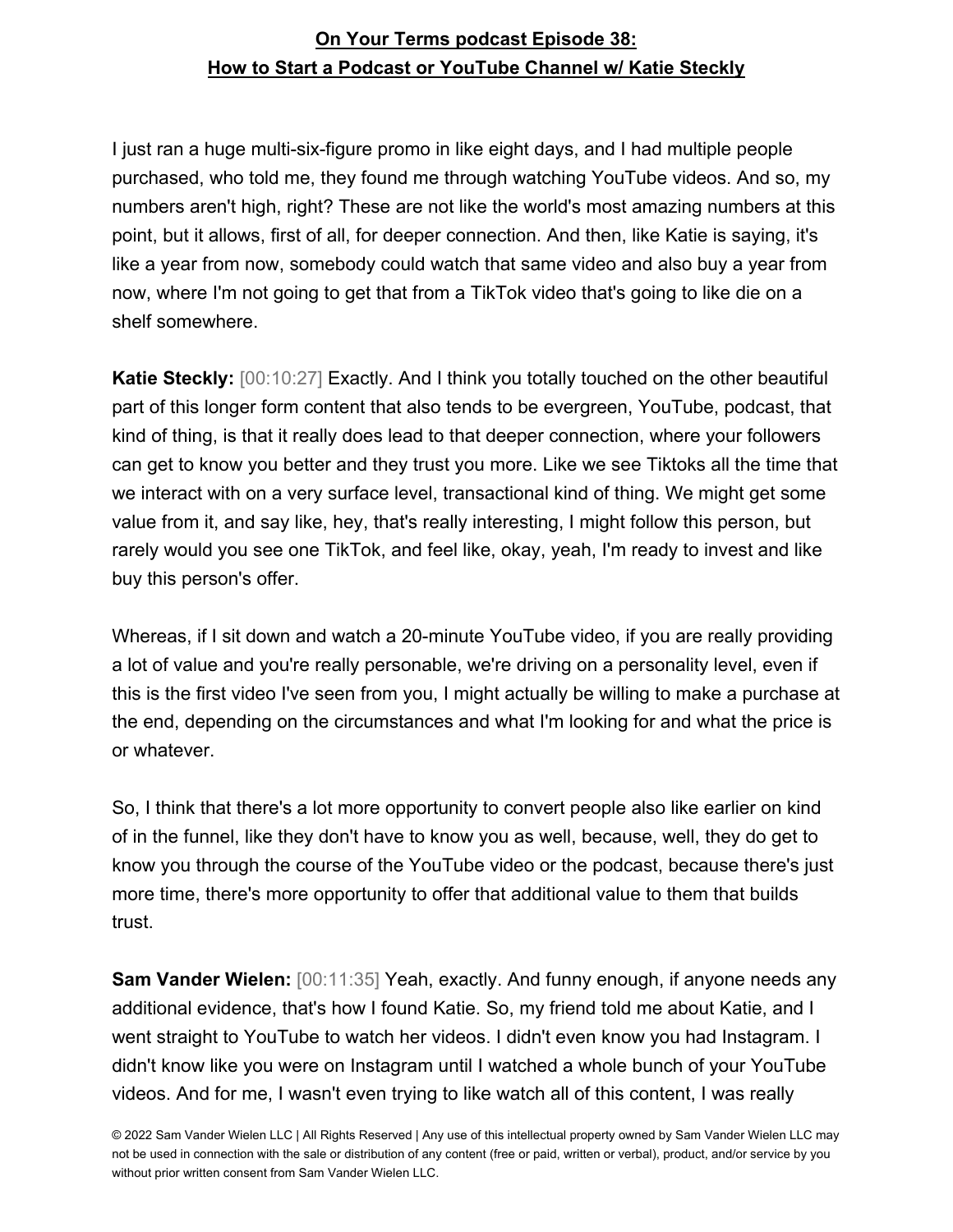trying to get a feel for you as a person, and it was pretty apparent to me right away that Katie is the real deal.

She's brilliant. She's kind, and like down to earth, and normal, is what I would call normal, because you're not like the girls like flashy marketing that I don't like. And so, it really spoke to me, right? I could tell you were my person. And so, I reached out to you. Yeah. And then, afterwards, I was like, oh, I wonder if she's on Instagram, because I wanted to go to your Instagram to see like kind of what you were up to in the day to day, not to like really get to know you. It's, to me, more this like behind the scenes nurture space.

**Katie Steckly:** [00:12:28] Yeah. It's so interesting. Well, first of all, thank you for all those kind words. I appreciate that. But yeah, I find the dynamic between when you do have an evergreen platform, and then something else like Instagram, or Twitter, or whatever it is for you, like how those kind of play together. And I think that I'm in kind of a unique situation, where as a creator who gives like social media marketing advice, I think of my Instagram as like my primary place for basically social proof, like showing like I know what I'm talking about, because I personally think there's way too many YouTubers that give advice about Instagram, and then they don't even really implement that advice on their own Instagram.

So, I'm all about like experimenting and then I report back on my experiments. And also with having an agency, I'm able to like make videos with the expertise I've gained through working with clients, and their followings, and stuff. So, anyway, yeah, but I feel like, for me, it's a little bit different, because of that sort of like, my Instagram is like the proof of my expertise, but for other people, there's not necessarily that connection between their, we'll say timely social platform and their evergreen SEO platform.

But I think that what you're speaking to is totally right, that like Instagram is where you go once you start to get a little more attached, and you're like, oh, I wonder what her like day-to-day life looks like or whatever. That's when I find myself like looking into following a YouTuber on Instagram, for instance. So, there's definitely a pipeline there, too, of like with these evergreen platforms, you can increase your social following through people finding you there, too.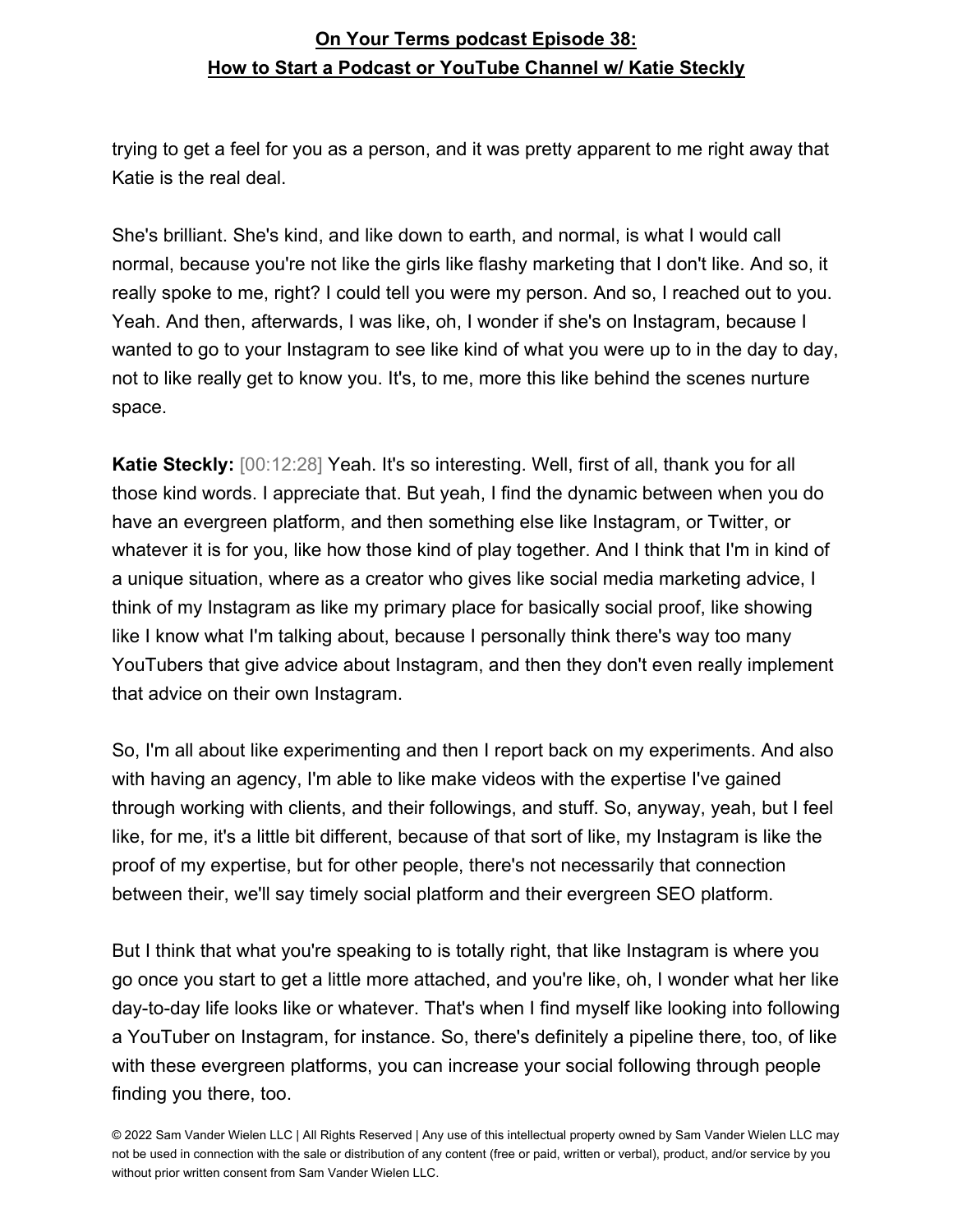**Sam Vander Wielen:** [00:13:53] Yeah, that's true. And that's another one where it's a slow drip that might not feel like much when you're smaller, when you have a smaller account, but then it adds up over time, and you're just getting consistent leads, too, so that's nice. But I'm hoping, after this conversation so far, that we've convinced people to at least explore the evergreen direction. So, now, I'm thinking, okay, people are listening, maybe then like, well, how do I choose between a podcast, a YouTube channel, or a blog, or are you saying that I should be doing some combo of these?

**Katie Steckly:** [00:14:22] That's a great question, and I hear that one a lot as well. I think that the first thing I would say is you don't need to feel like you have to do them all at once when you're just getting started. I come across a lot of people, even sometimes, clients that come to me, and are like, "I'm ready to start a million things at one time". And I love that ambition and I definitely have that kind of tendency myself, but I know from my own experience that that tends to lead to overwhelm, burnout, and then not actually being able to do any of them as well as you would like.

So, I think it's great to expand over time. Like I know, Sam, you and I both have like multiple platforms, podcast, YouTube, that we're doing, but that kind of—like I'm sure you would attest to as well, that comes after like years of building things up as you go. It's not like overnight, you're going to start every single platform known to social media. So, I would say like when you get started, choose one.

I like to say choose one evergreen platform and one kind of more timely platform that you can focus on at the same time, because they serve different purposes. So, whether that's a YouTube channel and an Instagram, or a podcast and a Twitter, or a blog and LinkedIn, or whatever, that combination can be really effective, because you get to see the benefits of investing in your SEO and your evergreen content, but then you also have a place that you can connect on, like a more personal sort of one-to-one level, like on Instagram, for example.

But in terms of choosing between a blog, a podcast, or a YouTube channel, I think it really starts with asking yourself what kind of content you like to consume the most. I really have a philosophy that you can be the best creator on the platform where you like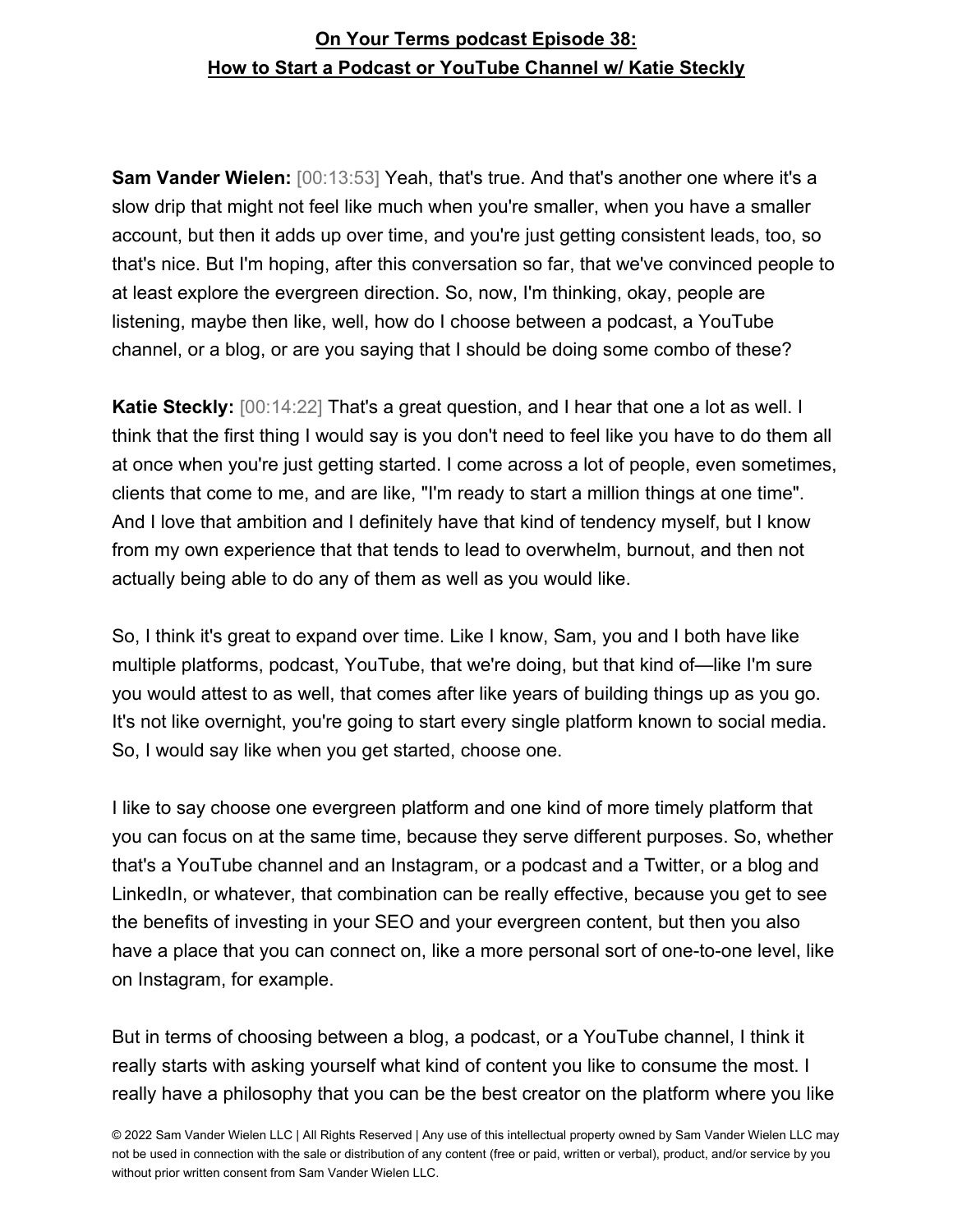to consume most, because that's where you're going to be really familiar with the culture, with the rhetoric of the platform, with the trends.

I think we see this a lot with like people that have like never been on TikTok before, just like trying, and they're like, I don't know what the trends are, I don't know what's going on, or whatever. We're always going to be the best creator when we're first a consumer and we understand what it's like to be in the audience, because that's how you build empathy with your end viewer, and that's how you're able to actually create something that's going to feel meaningful to them, like it's meant to be there.

Otherwise, it can end up feeling very out of context. And the same thing can happen if you've never watched YouTube before, and then you try to make YouTube videos, because you don't understand what it feels like to be the viewer. So, I think starting with where do you like to consume content the most that might be a good fit, but also, combine that with, where do you feel most comfortable and what kind of format speaks to you the most? Because if you feel really, really uncomfortable on camera, even if you're a big fan of YouTube, YouTube might not be the best fit for you.

So, maybe podcasting would be a better fit if you also happen to like podcasts, and you really like to chat, and you're good at like talking off the cuff, then podcasting might be a good fit, or if you're like a really good writer and you feel like you can express yourself well through written word, then maybe blogging. So, I think it's a combination of where you like to consume content the most, and therefore where you're going to have the most empathy or understanding with what a viewer on that platform, or reader, or whatever would feel like. And then, also, where do you have kind of a natural talent or tendency towards?

**Sam Vander Wielen:** [00:17:34] Yeah, for sure. And how have you—that's so helpful. How have you helped like clients in the past work through this issue? Like I see this a lot with people where when we talk about like, go where you're most comfortable, that can easily become like an overcoming of fear that can be easily worked through. Like for example, what I'm thinking of is like people will say to me like, "I don't want to do YouTube, because I'm afraid that I have to be like so made up all the time".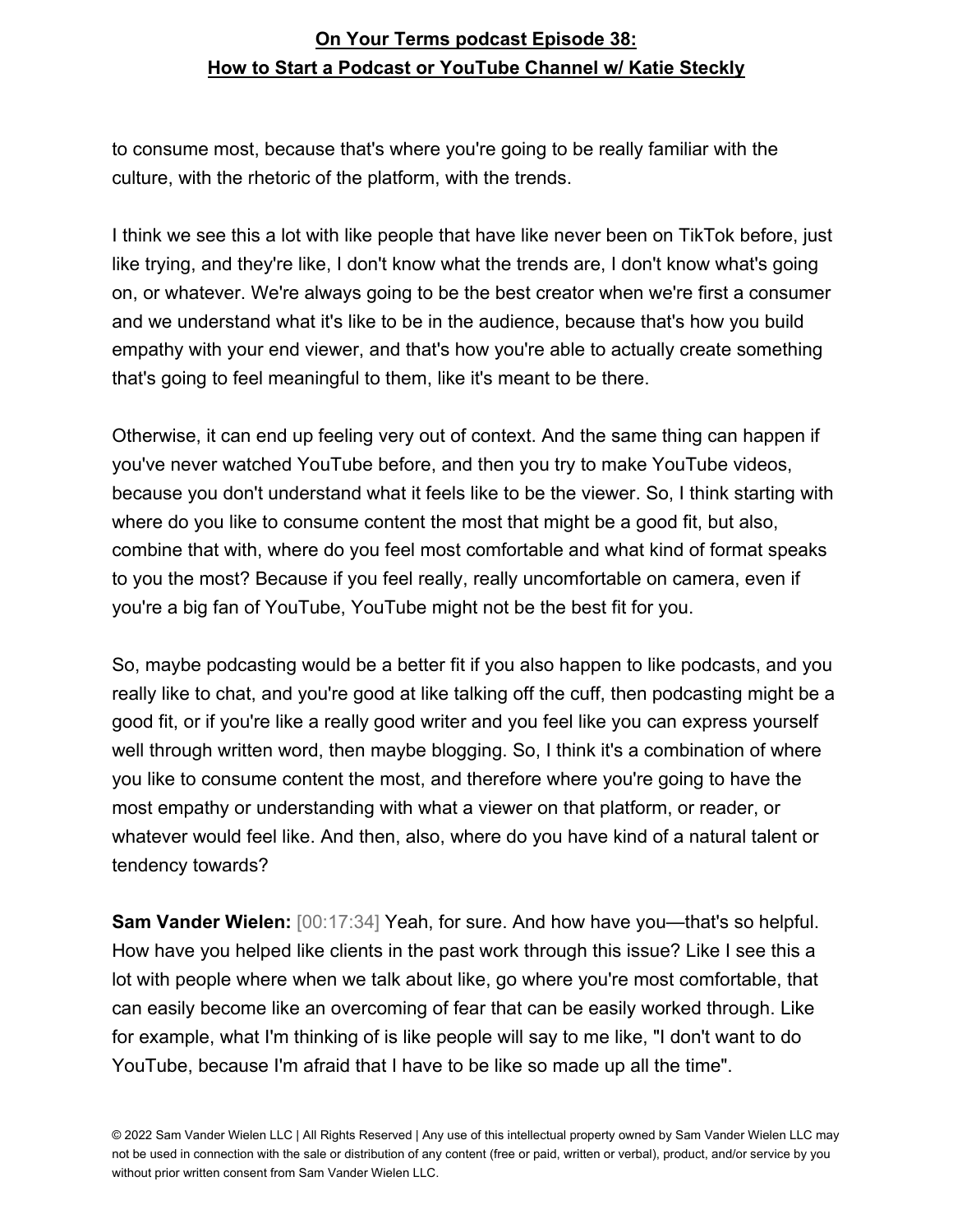And I'm like, "Well, that's like a story that you've made up about what it's like to be on YouTube". So, there's like a difference to me between being like so terrified on camera, like not really able to deliver your message in a great way that's not going to be very marketable, versus like these kind of myths and stories that people hang on to, you know what I mean?

**Katie Steckly:** [00:18:18] Yes, totally. Because there are definitely perceptions about what a YouTuber is or what a podcaster is. And sometimes, we need to kind of try to look beyond that. I think your example of like having to be made up all the time is a really good one, because especially with YouTube, it's just become such a—well, there's a lot of really big creators on the platform, and I've kind of seen this over time, because I started my YouTube channel in 2011, and things have really evolved since then, where we're at the point where like big YouTubers are basically mainstream celebrities.

And so, the general public perception, if you're not in a more niche or like small community on YouTube, would be, "Oh, YouTubers are like basically celebrities. They just have these glamorous, beautiful lives, and they look perfect all the time, and they have like this high-quality equipment," or whatever, but that's like not necessarily true if you look into like who's creating content all the time, like what I would refer to as like the creator middle class, like the bulk of people that are on YouTube, making a living off of it and creating content all the time.

They're not celebrities. They're just normal people like me, and say, I'm basically just turning on our camera in our bedroom, or our van, or whatever, and talking to it. So, I think part of breaking down those like fears or perceptions can be diving into the platform a little bit more, trying to find those connections of like, who are just the average like everyday people that are making this content? And I think when you are more like excited or like regular consumer of that type of content, then you might find that more often.

Whereas, if you only ever kind of interact with YouTube on a surface level, you might think like, oh, like who's famous on YouTube? Like Emma Chamberlain and the Paul Brothers or whatever, but if you're like a YouTube like nerd, like me, basically, then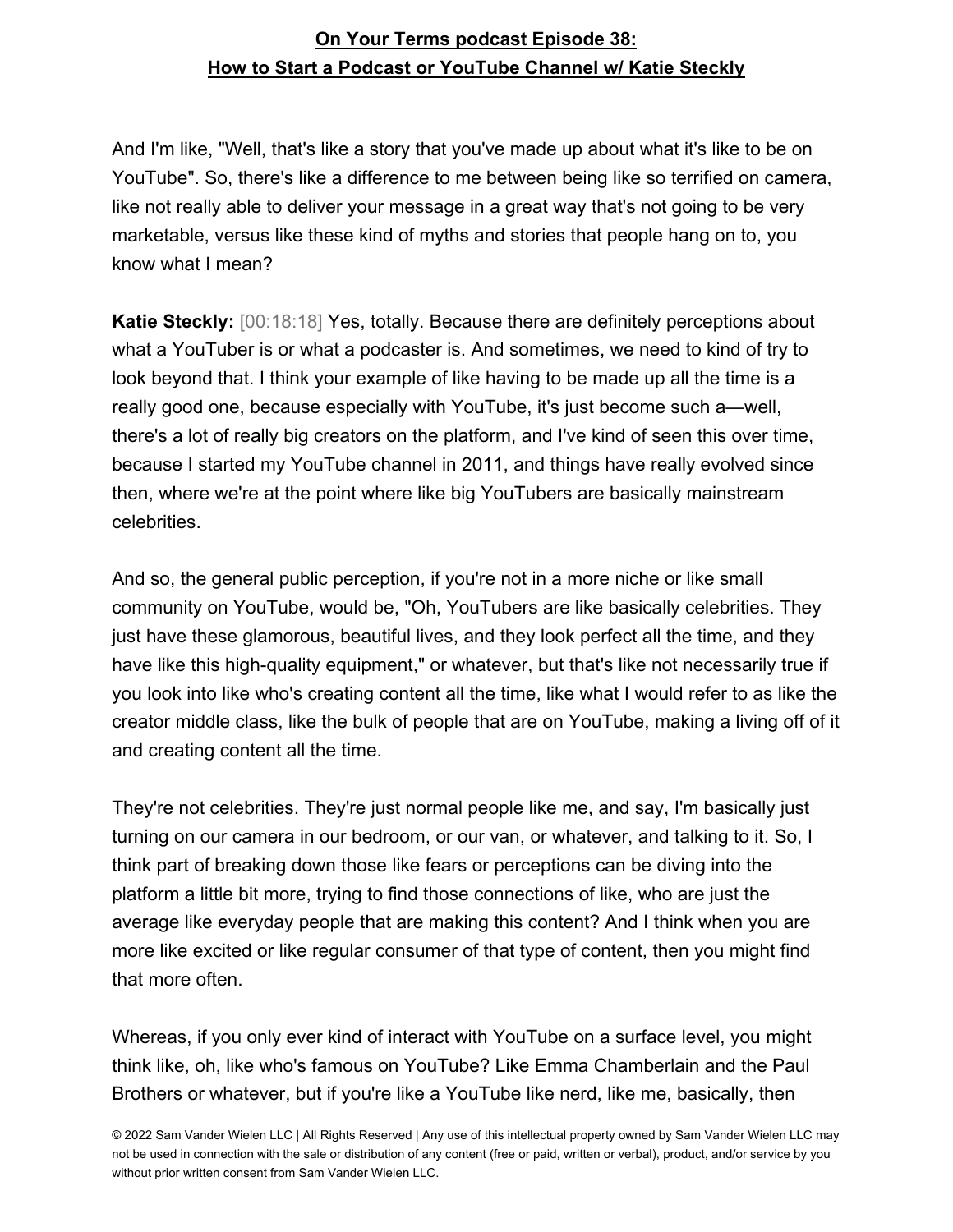you'll know of this whole community of like kind of mid-range creators that are just normal people. And I think that can really help you like feel less intimidated by it when you find those creators that you can look up to, that you're like, "Oh, yeah, they don't look perfect all the time".

In fact, they lean into their imperfections and that makes them feel more real or whatever. And that can help to break down that fear a little bit, like finding some role models that kind of prove to you like, oh, you don't have to be perfect. And I think that's when you can kind of see the difference between, okay, this is actually just a stereotype of perception that I have in my mind. It's not actually that I hate being on camera, it's that I think I need to look like Hollywood glam to be on camera, but that's not actually true.

**Sam Vander Wielen:** [00:20:41] Exactly. Yeah. If you need any proof, go watch anything that I do. I'm never made up. It's like I always tell my friends, if I waited for that, like nothing would ever come out. So, I can't afford to wait for that. It's like people care about the—I mean, I hope you will agree with this, but it's like people care about the content, and like, yes, of course, you can get like mean comments and stuff, but those people are never going to buy from you or anything like that.

But I find that actually just—I also try to think of like what the customer experience is like. Like we talk a lot about this internally, and like the customer experience in my business is not this like super polished, like everything's perfect, here's this like perfect fantasy life that I live, so like why would I want that on the front end of my business? So, like if I'm really trying to attract my ideal client or even audience member, like I want them to kind of get a flavor for what it's like, which is not highly produced and not perfect.

**Katie Steckly:** [00:21:32] Yeah, exactly. I feel like I have a similar philosophy where I'm all about like being realistic and being like—also like accepting and like joyful about those realistic results. Like not expecting something crazy, like, oh, I'm going to blow up, I'm going to have \$1,000,000 overnight or whatever. So, if I would kind of lean into that, what I would see as like the sort of typical marketing guru persona of like so flashy, like I just bought a Lamborghini, I'm like so rich or whatever, well, then I'm setting myself up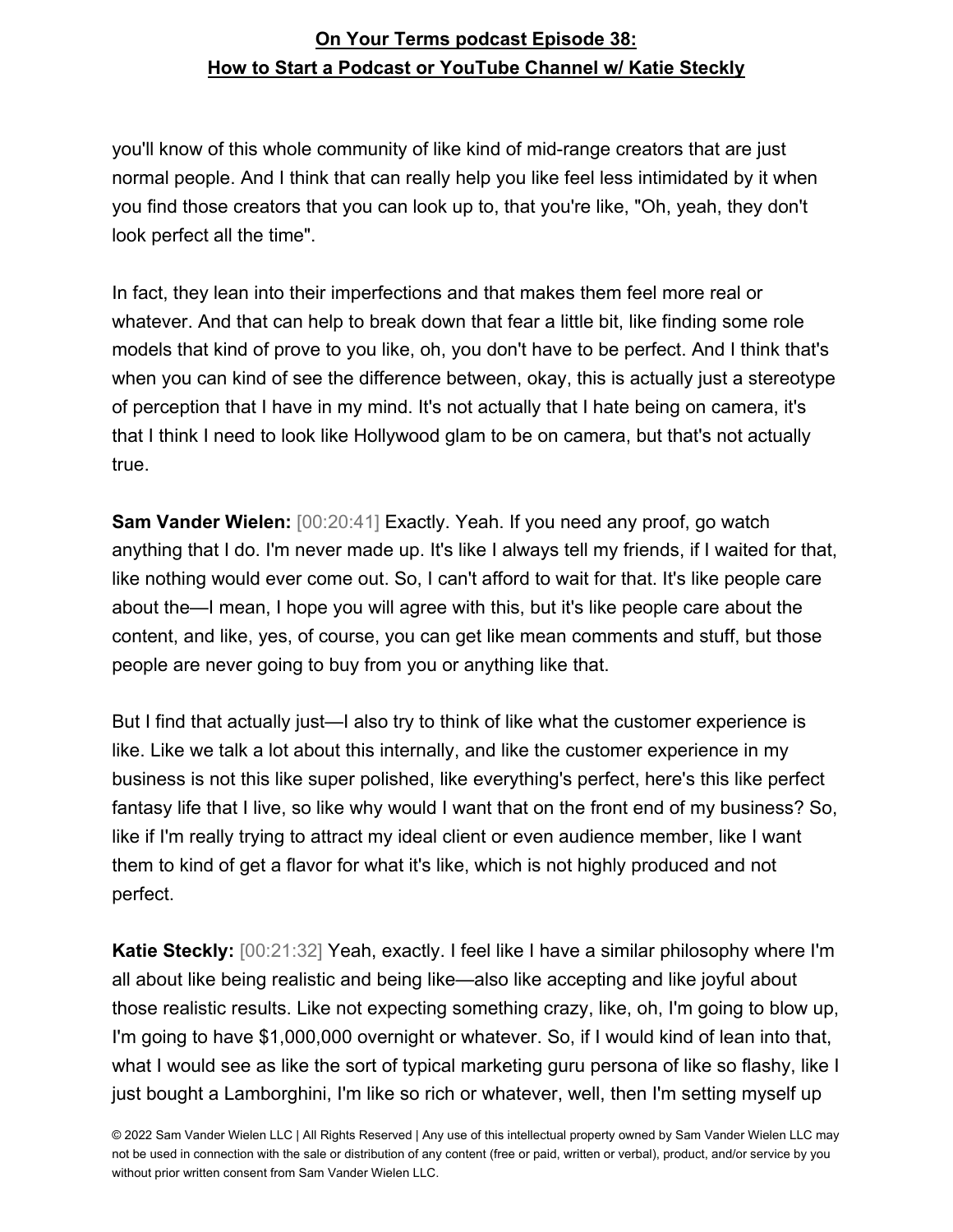to get clients who are going to think I'm going to be able to provide that for them.

I've not even been able to provide that for myself, I do not own a Lamborghini, so why would I make it look like I could promise that to people if like that's not actually what I'm doing? So, I think it's good to like represent your brand, your personality, what you're actually offering to your clients, like even through those small details of like, yeah, I don't need to look perfect on camera or I don't need to have like the perfect set. And of course, there's a balance of like trying to make your videos, like you don't want to sit in a dark room, and they can barely see your face or whatever, but you don't have to be like, yeah, look like you had a glam squad make you up or something like that.

**Sam Vander Wielen:** [00:22:42] Have you ever felt lost about where to begin with the legal side of protecting your online business? Some people say you can just wing it at the beginning and get officially set up later. Not a good idea, by the way. Whether you're afraid to even start working with clients, because you don't want to do something wrong legally, and then get in trouble, or your business is growing and you sort of forgot to take care of the legal pieces, I've got you.

I don't want you to live in fear of the internet police coming after you and your business, but you do have to do certain things and get certain things in place in order to legally and safely run your business online. As much as it just feels like an unregulated Wild, Wild West online, that is very much not the case. As an attorney turned entrepreneur and former corporate litigator, I can assure you that there are rules, there are real steps that everybody who runs or starts an online business needs to take.

And you're not behind at all. We can get you set up in following the rules right away. In fact, we can even do it today. I want to teach you the five very simple steps to take to legally protect and grow your online business. You don't need an MBA to be a successful entrepreneur and stay out of legal hot water, but you do need to dot your legal Is and cross your Ts in a few key areas that can't be skipped.

That's exactly what I'll teach you in my free one hour legal workshop called Five Steps to Legally Protect and Grow Your Online Business. Just head to mylegalworkshop.com, drop in your email address, pick the time, and I'll send you a link to watch the workshop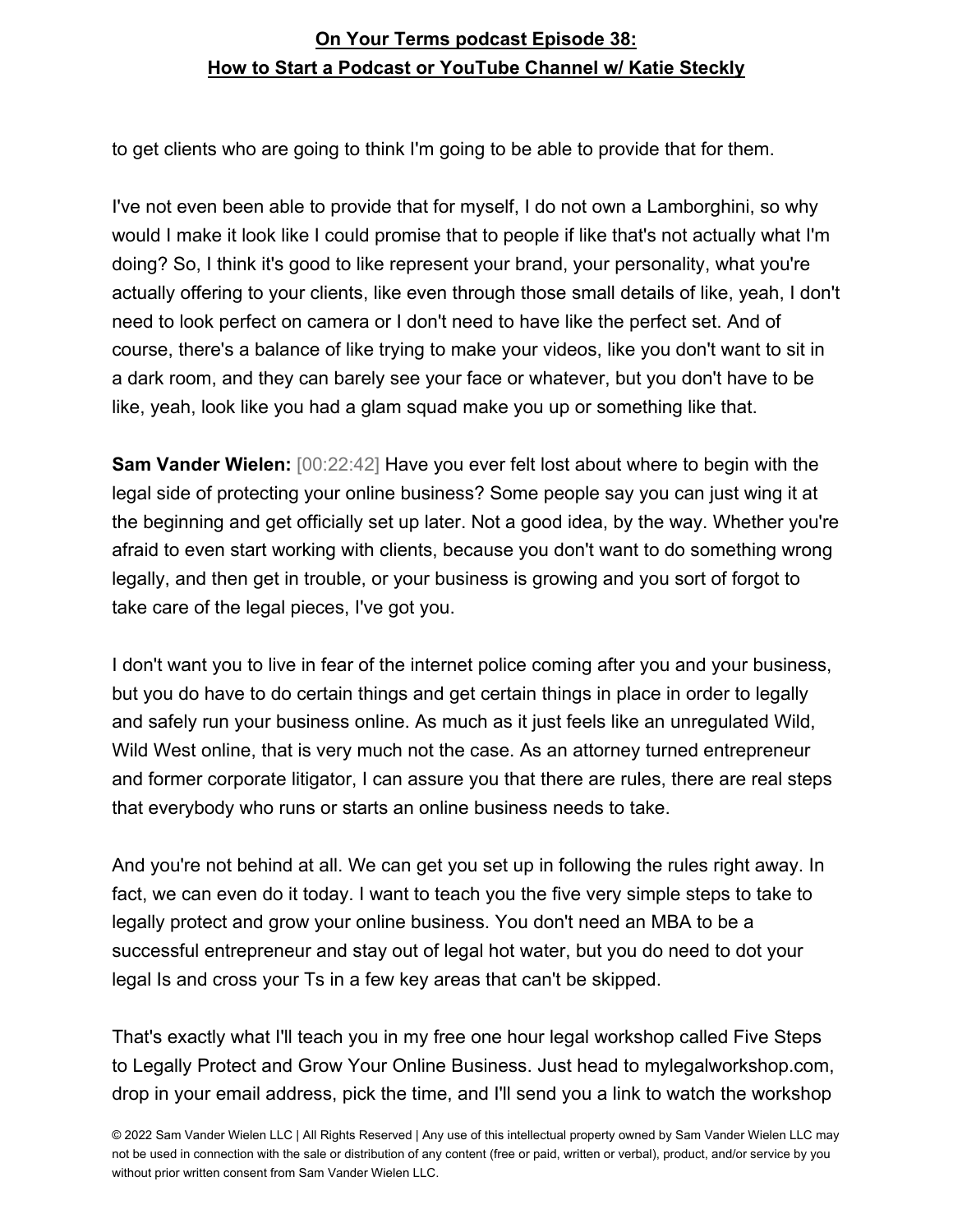video whenever you have time. This is the best place to begin if you're just getting started legally legitimizing your business, so head on over to mylegalworkshop.com and sign up to watch Five Steps to Legally Protect and Grow Your Online Business now.

Yeah, exactly. And I feel like this kind of relates to like what I wanted to ask you about next, because I feel like a lot of times in our business, it's like—or in our industry, people will come into this industry, and then they start following a lot of people, mostly in the business and marketing space, right? And so, they start consuming a lot of this content, which is all very like money-driven, and metrics-driven, and like look at all the stuff I bought, and look how many followers I got in this short period of time or whatever, but then the people who are consuming that content and the people who are listening to this podcast right now are, in my community, they're health and wellness professionals, and they're career coaches, and money coaches, and like NTPs, and nurses, and all these people, right?

So, they're creating content for a totally different audience. Like they're not creating content to people to be like, look at how many followers I have. They don't care. They're people who don't care about that. They want to know how to eat, move, sleep well, get a better job, date people, whatever. So, I think it's like hard to make that shift, so I was thinking it would be helpful if you gave a couple of tips to people who are in that position, who want to know like, how do I go about creating content? Who should the content be for? What kind of form should their content take on these platforms that we're talking about?

**Katie Steckly:** [00:25:34] I think that is such a good question, and I feel like you brought up like the big irony or just like something that people talk about a lot of like, okay, so you grow your channel by teaching other people how to grow their channels, you know what I mean? Like it's kind of this endless loop. And I think that that's why I try to really draw from examples of like just in my own content, examples of the clients that I've worked with, or coming up with like tangible examples for people that aren't just like, well, here's how to grow an account about how to grow an account, or whatever.

So, I think that putting that aside, because that is like a very typical like issue with gurus, I think my advice then for someone who your content is not about teaching other people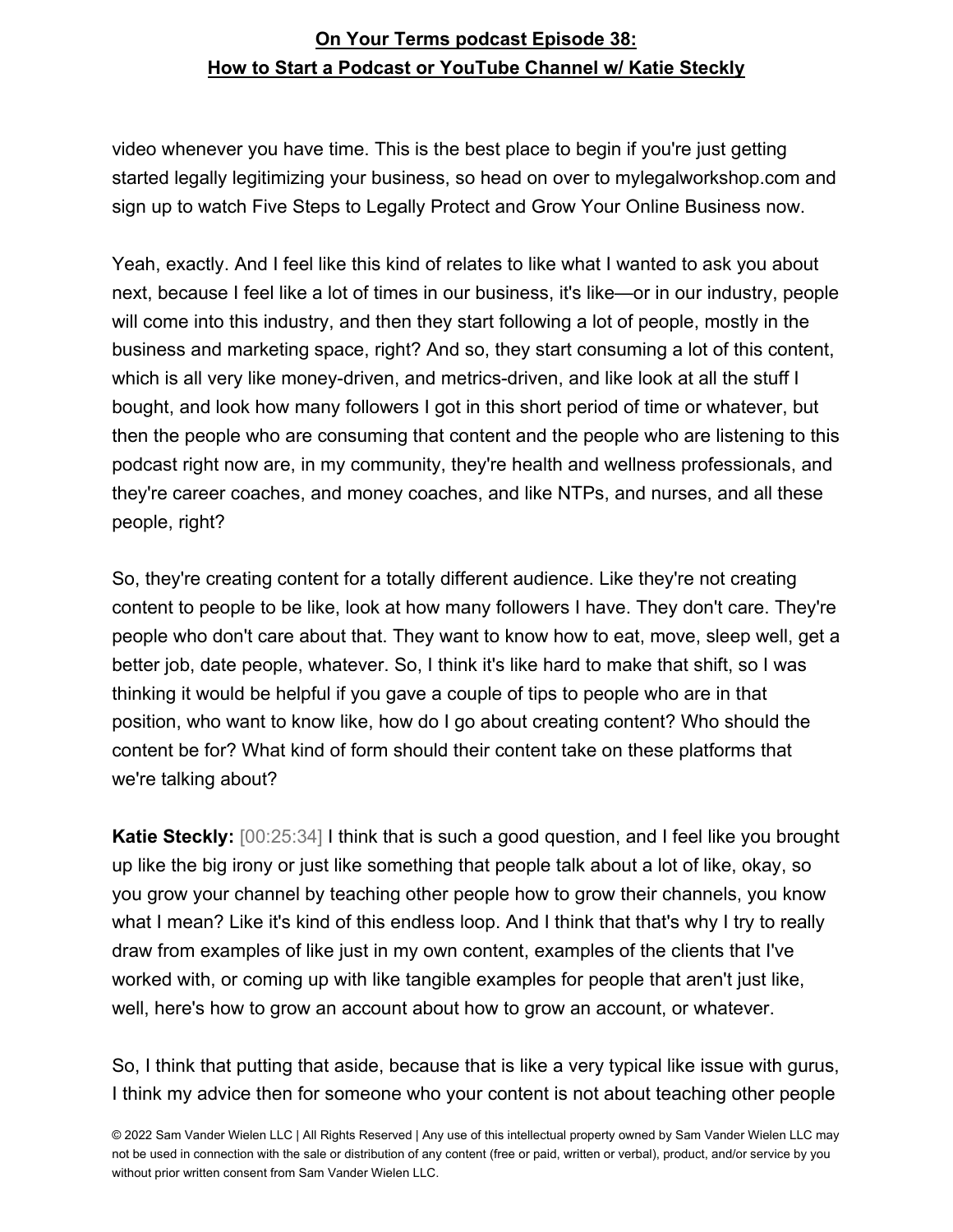how to make money, or teaching other people how to get followers, or whatever, I think, again, it stems from like, coming up with ideas for content on these evergreen platforms is all about like, what problems can you solve for people?

So, in like my case, the problems that I'm trying to solve for my followers is like, how do I grow my account? Like how do I increase my engagement or whatever? So, that same structure applies to anybody, even if they're not trying to grow it like social media educator platform. It's like, what kind of issues are my clients, followers having that I might be able to solve through a short YouTube video?

And I think, too, like I'll just be honest, that there are some niches that might have more like viral appeal than others, but that doesn't necessarily mean that it's going to be more successful in terms of converting followers. So, even if you are—well, I think any niche can like get a lot of views over time through search, but I get that having flashy titles like, how I got 1000 followers in one hour or whatever, that can help you kind of like get on the homepage or get in suggested videos, but just because you get all those users get on the homepage or whatever doesn't actually mean that's converting to clients.

So, I think like focusing, again, on like, it's about providing the value, providing solutions to problems that people might be typing to the YouTube search bar, and then, yeah, just like sharing your personality and building trust with people, that's really like the formula to getting, basically, clients through YouTube, getting like slow and steady growth, which is what I really think that we should focus on, rather than like, oh, well, I see all these people getting like viral growth through these flashy titles that like, I wouldn't even be able to make promises like that.

Well, most likely, they can't actually make that promise either, they're just like doing that and they're getting views from it. So, yeah, I just think focus on the slow and steady, and really just having that empathy with your client or your follower, and then trying to figure out what problems might they be having that I could solve, and then writing a good video title that they might find through search.

**Sam Vander Wielen:** [00:28:16] Yeah, I could see that. That makes a lot of sense. And based on that, like would you recommend to somebody that they teach content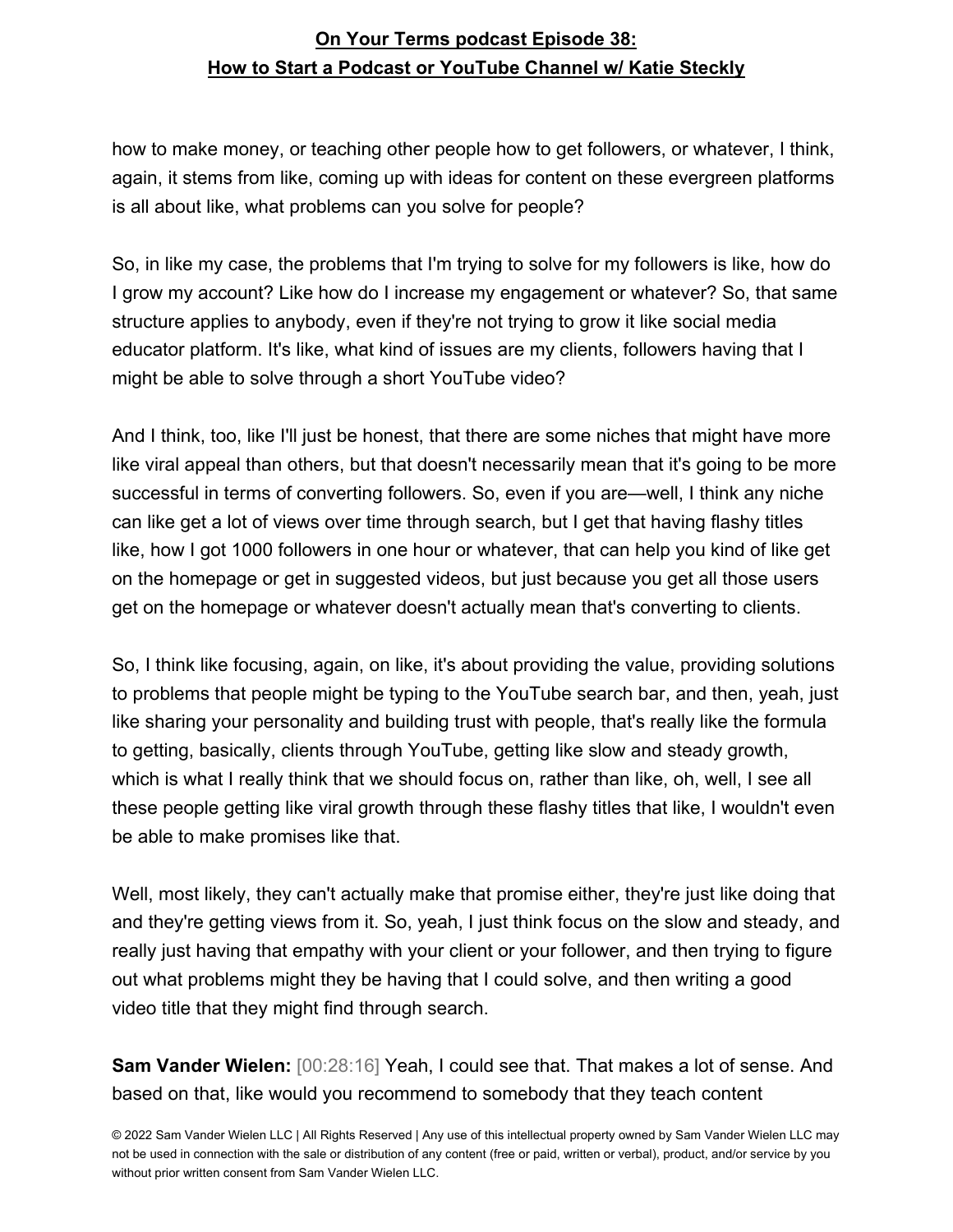differently based on whether they decide to start a YouTube channel versus a podcast? Like I mean, to me, I always think about like for so many of my customers and so many of the listeners who are in like the health and wellness or food space, I'm always like, well, like YouTube seems to make sense to me, because if it were me, I'd be doing a lot of like visual stuff.

Like it's a very visual thing, so I would probably be doing lots of like little cooking demos, and recipe stuff, and I don't know, like workout tips, or whatever, that seems to make sense to me on YouTube. But yeah, how do you like counsel people to kind of break down the different types or the way that they approach content based on which platform they choose?

**Katie Steckly:** [00:29:02] Mm-hmm. Totally, because I feel like different niches can lend themselves more well to different platforms. That being said, a lot of stuff, like you could have a podcast and a YouTube channel about the exact same thing, and they could be very successful, so I think it's all about the way that you approach it. So, I think for one, it can be about, again, like I talked about, like what are you kind of excited about doing?

Like even if you are like a food or like a health coach, if you're not excited about filming food videos, then you kind of have to be realistic with yourself, and say, if I'm not actually going to sit down and film when I need to do that, but I will sit down and like record a really in-depth podcast, like maybe that is where I should go. So, it's not always about like, oh, what type of content, but I do think that looking at where your niche kind of has the biggest audience, that can be a helpful guide.

Because yeah, like I was saying, video or audio, there are great ways to do that no matter what the subject matter, but if you find that your niche has a really strong community on YouTube, then it might be worth getting on YouTube. But if you find that, oh, actually, like my kind of people, they love listening to podcasts, maybe I should create a podcast.

So, I feel like it's kind of more about where your audience really likes to spend time, where your community is, and then also, your own inclinations in terms of like, do I like video editing, or do I like audio editing, or whatever? Because I really do believe that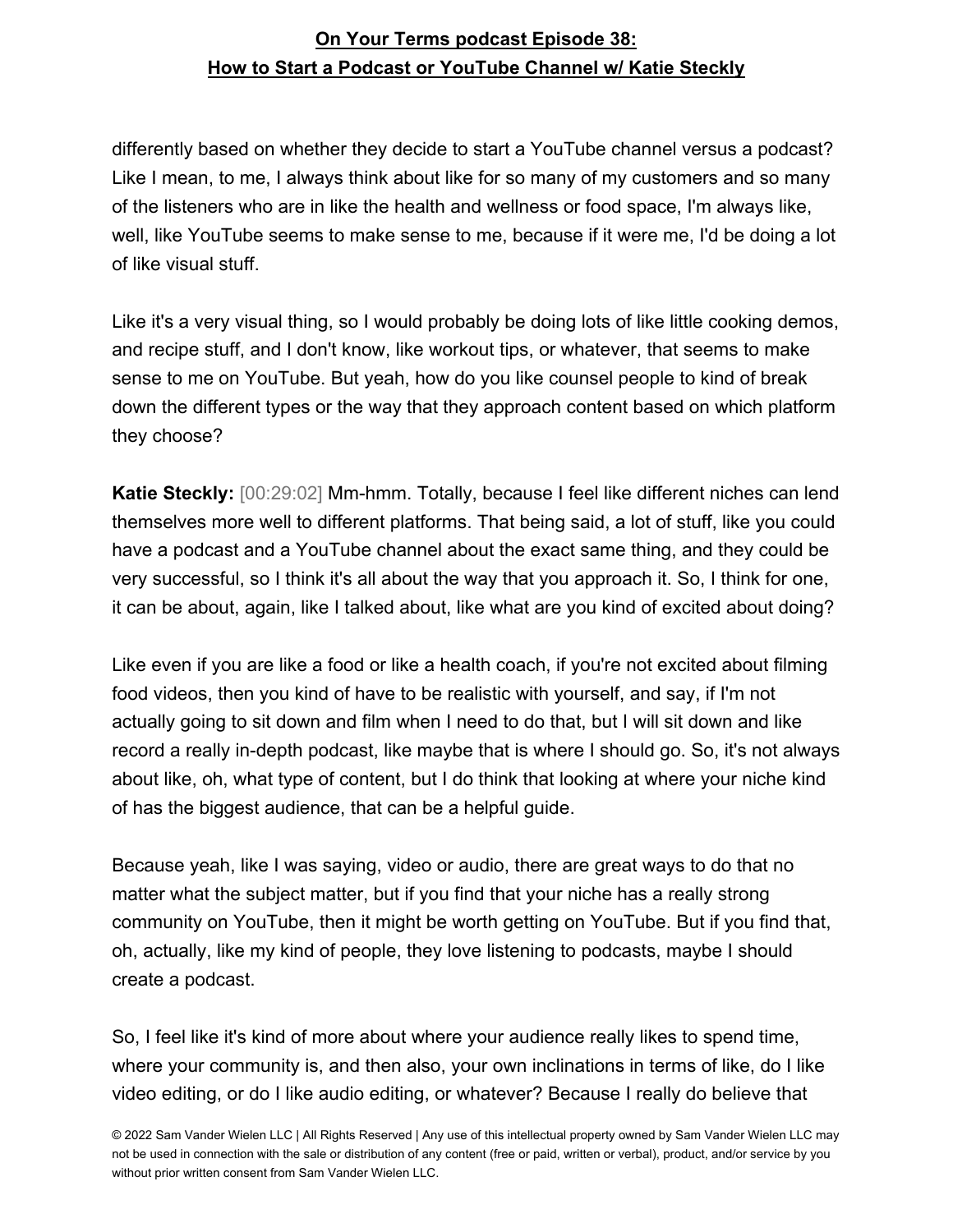there are creative ways to represent a niche well, whether it's in a podcast or a YouTube video.

**Sam Vander Wielen:** [00:30:31] Yeah, that's true. That's how I felt about what I'm doing. Like I don't mind doing video, and I think like for me, it feels more natural to go to YouTube and do more like tip-heavy-type stuff. And then, the podcast, although I do tips, it does feel more like intimate and conversational, where I feel like I get different messages from people about podcast episodes, they really like emotionally connected with something. Whereas, I feel like with YouTube, I get lots of like people reaching out saying that something was helpful, more like that tip was really helpful, that kind of thing, and it's because I approach them differently.

**Katie Steckly:** [00:31:05] Yes, totally. And I think that there are different approaches that are more successful in either places, like I would say in general, while YouTube can definitely grow to be like a really like relational platform of people when they subscribe to you watching every single one of your videos, that does happen, but it's going to be with a very small percentage of your viewership ultimately.

YouTube tends to be, especially when you are an educator of some variety, like if you are answering those questions that people are typing into search, it's going to be a little bit more transactional. A lot of your audience is going to come get the answer, and then they've received it, and a small percentage will convert to being those loyal fans if they really connect with your personality.

Whereas, I think with podcast, it tends to be a little bit more relational than transactional, because I think when people start listening to a podcast, they're kind of in it for the long run. And I think part of that is because it's a little bit harder to find new podcasts in a way. Like there is like the whole Apple Podcasts explore page or whatever, but a lot of people tend to find podcasts through, sometimes, search, sometimes, like word of mouth, like recommendations, but once you've listened to one episode, like you've invested, let's say, like an hour or whatever, like you've probably really come to know and trust the host, and so you're going to listen again.

So, it kind of becomes a little bit more relational, if that makes sense. Whereas, on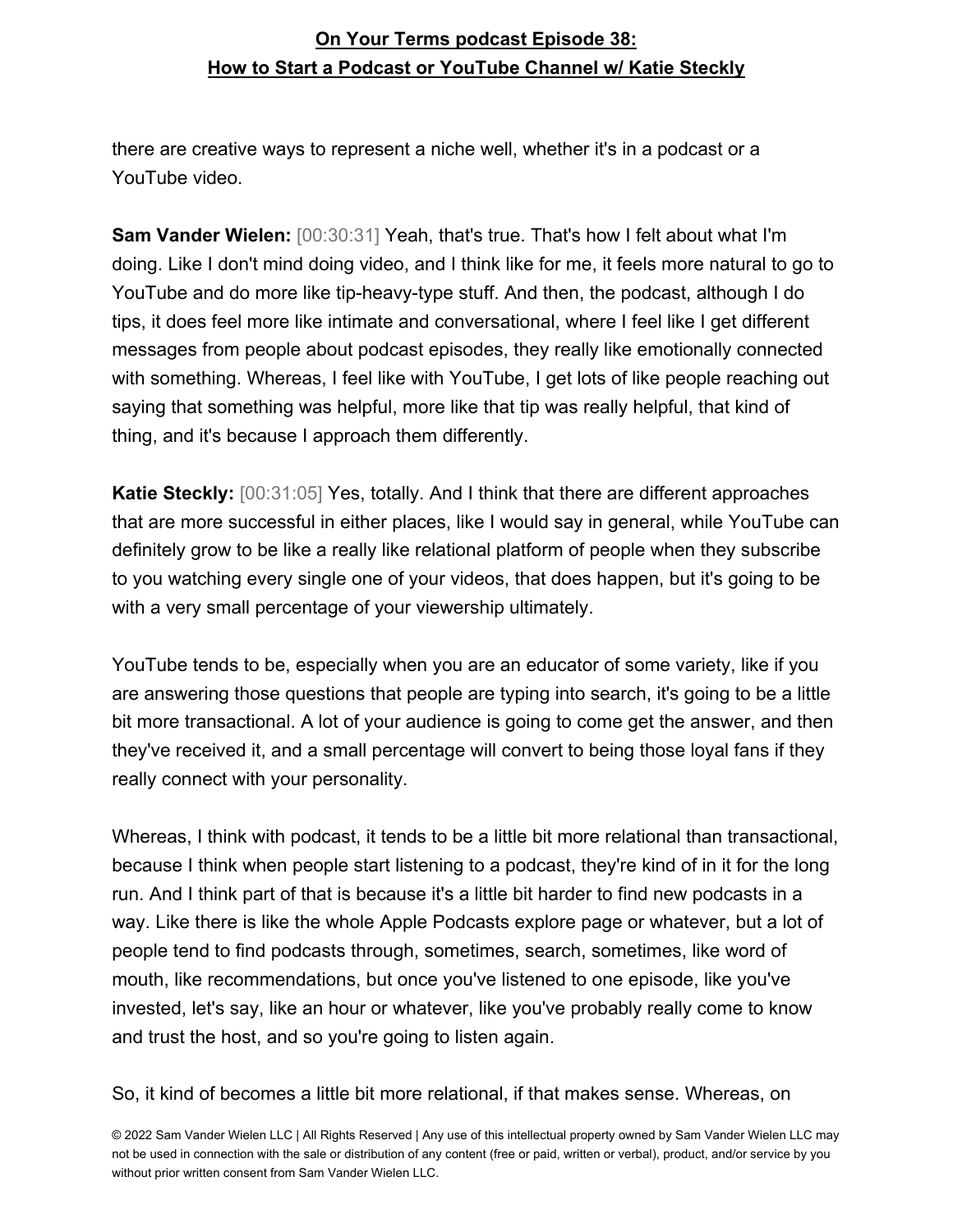YouTube, just because it's like shorter form content, it's so easy to click away onto something else, it feels a little bit more transactional that way. So, not that it can't become like a longer term relationship, like I was saying, but I do think because of that just slight difference of when people are sitting, watching a YouTube video, they see your video, but they also see like 10 other videos in the sidebar that they could click on.

Whereas, if they're listening to your podcast, like people listening right now, they might be like doing the dishes, or folding laundry, or going on a run, or whatever, so they're not as apt to like click away, because their phone is like in their pocket or something, they're doing something else. So, I think it kind of just builds that more long-term relationship. Whereas, YouTube is a little bit more like there are billboards for all kinds of other content in front of your eyes that you could just easily click away to. So, because of that, it just lends itself to a different style of delivery, and then also like slightly different kind of relationship patterns from your viewers.

**Sam Vander Wielen:** [00:33:16] Yeah, for sure. Yeah, it feels like that's such a good point that on YouTube, there are so many things happening, and primarily, people are consuming it either through their phone, but probably more so even their computer. And there are just so many distractions there. And I feel like you have to work really hard on YouTube to like keep people's attention, keep them watching. Whereas, a podcast just feels, like you said, like an investment, like I'm already in this. If I've listened for like 40 minutes, I'm not like clicking over to somebody else's thing by now. Yeah.

**Katie Steckly:** [00:33:42] Exactly.

**Sam Vander Wielen:** [00:33:42] That makes sense. I think it would be so helpful, if you don't mind, let's go through—if you think they're different, I was hoping you could give everybody three tips, like if they were ready to or want to start exploring to start a YouTube channel or to start a podcast, what are the first three steps you would encourage someone to take? Like in terms of researching, like do they have to research, get to know the clients, content planning, like all this kind of stuff? What would you recommend that they do?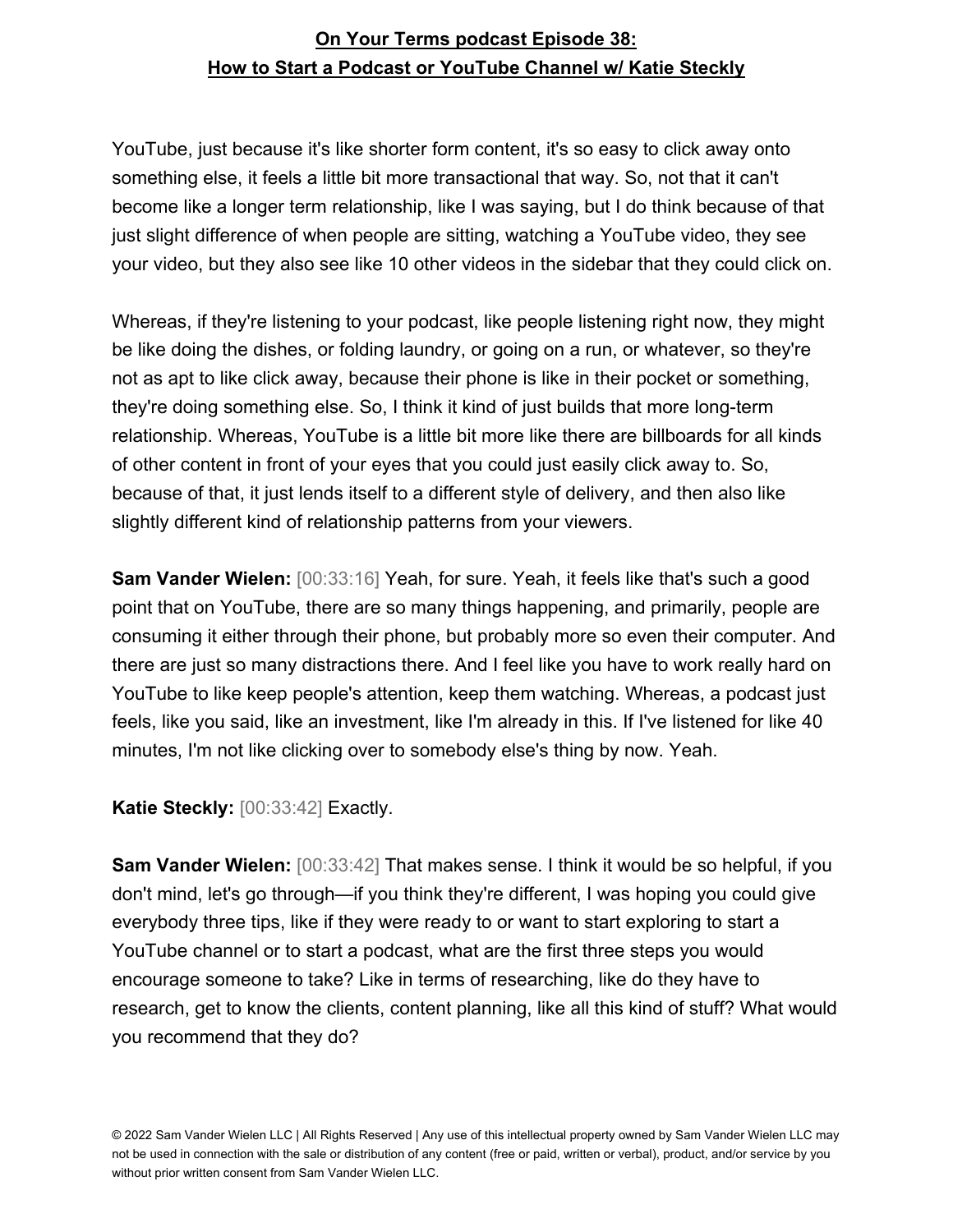**Katie Steckly:** [00:34:09] I think that's a great question. I feel like trying to decide, are they different? I feel like with a YouTube channel or a podcast, it's a really similar set of steps that I would recommend when you're getting started, so we'll just go through like my initial three steps, and then if there are specifics to YouTube or podcast, then we'll try to point them out. But I think the first step, no matter which platform you're doing, is probably market research, like figuring out what's already out there.

Essentially, you can use like other creators as like an experiment of like what already works well. I think with any kind of content creation, we all have our individual audiences and something that works for somebody else might not work for us, so ultimately, you're going to need to kind of do your own experimentation once you get started. But what can help you kind of narrow the field and decide maybe what format you want to do, what type of like delivery style you want to do, all those different pieces, you can start to figure out by observing the trends in your niche already, or you might kind of go out, and like look for YouTube videos on your topic or podcasts on your topic, and start to realize like, oh, like nobody really presents this in the way that I would want to.

And then, you found yourself a really wonderful gap in the market, which I think can happen, like if you especially are entering your niche, because you feel like there's a lot of like set up perceptions or stereotypes, and you're like, no, nobody's talking about it the right way, that can be a really wonderful opportunity to kind of make your own path through that industry or niche.

So, definitely starting with market research is going to help you figure out what makes you different, like what is your unique value proposition or whatever that can set you apart from other creators and also help you figure out what tends to be successful. Like if you kind of start looking around in your niche and you realize, oh, you know what, like people don't actually love interview shows, they really love like solo episodes, or maybe people don't really love solo episodes, they love conversational, where there are like multiple hosts in my niche or whatever, that can kind of give you a hint of like, well, maybe I should lean towards that and like see how it goes, because it's obviously like proven to work.

#### And then, also on YouTube, it can kind of—or with podcasting, really, if you're new to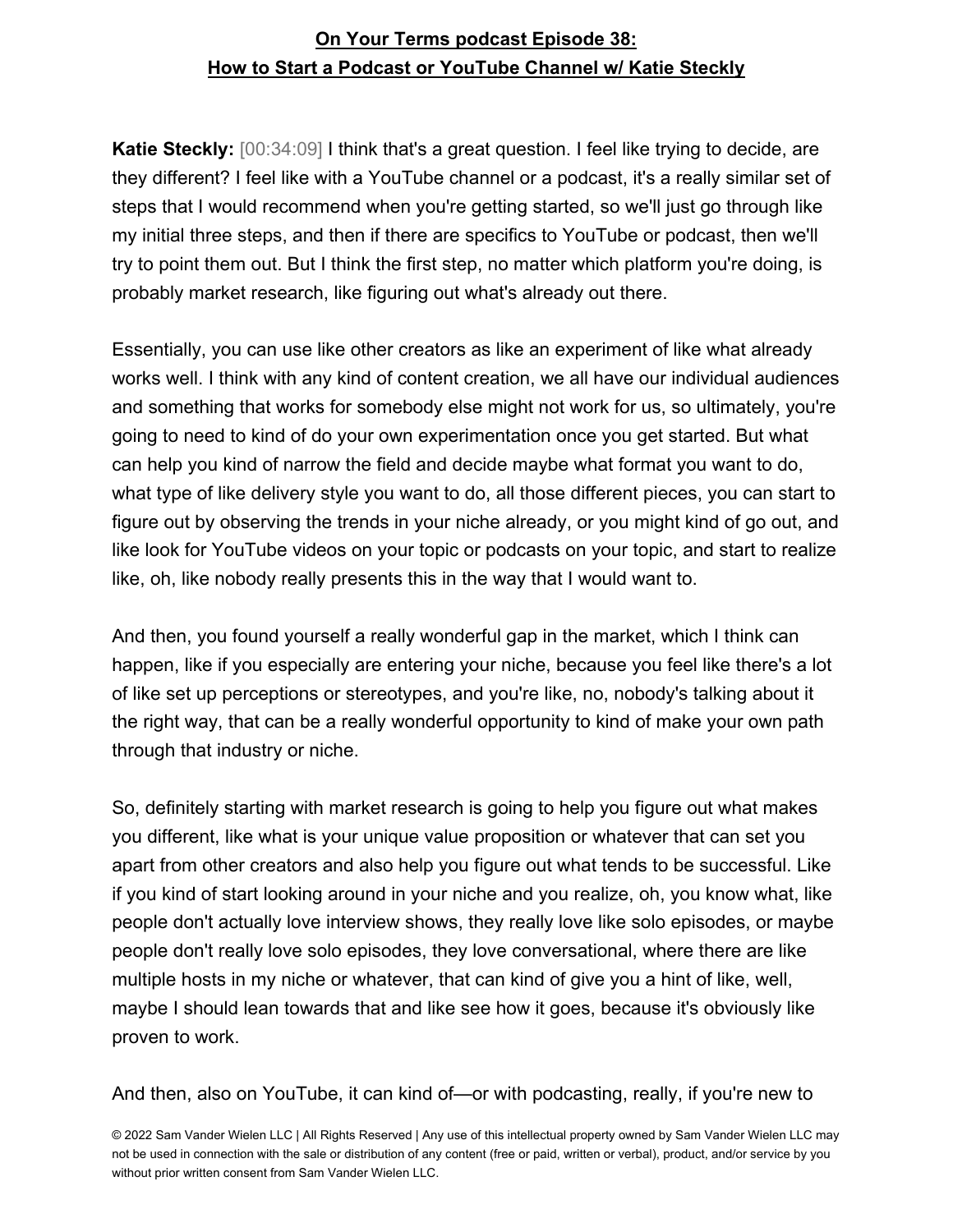the platform, it can kind of give you more of a sense of like, how do YouTubers talk? What kind of feels natural on this platform? And the same with podcasting. So, I would just start by like looking around, taking a ton of notes. If you're already passionate about your niche, chances are you've kind of done this type of market research just like naturally on your own.

Like I know for me, like I have been a consumer of YouTube for a very long time, so when I think about making my own YouTube videos, I already have this huge catalog in my mind of like, how do YouTubers talk? What kind of things do you say? What's the sort of general format that works? Like I feel like saying, make sure you subscribe, is just like built into my vocabulary now. So, if you're like a regular consumer of that content, that'll kind of happen naturally.

So, definitely, I would say, step one, is market research. And then, I think the second step for either of these platforms, too, is probably just kind of starting to practice. Especially if you're new to the platform and you've never tried to film a YouTube video before, don't set yourself up with this expectation that your first video has to be published, because it doesn't. You can just start practicing like filming yourself, getting used to the idea of, say, make sure you like and subscribe or whatever natural to you, and that's going to help you feel a lot more comfortable when you actually go to like film the real thing or record your first podcast.

And I think also getting that practice in with the tech can be really helpful if that's also something that's new to you. Especially if you're thinking of doing an interview podcast, I highly, highly advise doing a few trial runs with like just get your partner or family member in the other room to like get on Zoom with you or whatever, so you can make sure everything works the way you expect it to.

I feel like that kind of goes without saying, but it just really helps you not feel embarrassed if you get a guest on, and then you mess something up, because I've been there and that like definitely sucks. So, getting kind of all of those kinks out of the way, practicing with the tech, getting yourself comfortable on camera, or speaking to the microphone, I think, is a really important like interim step. And then, I think the third thing is to kind of just bite the bullet and go for it.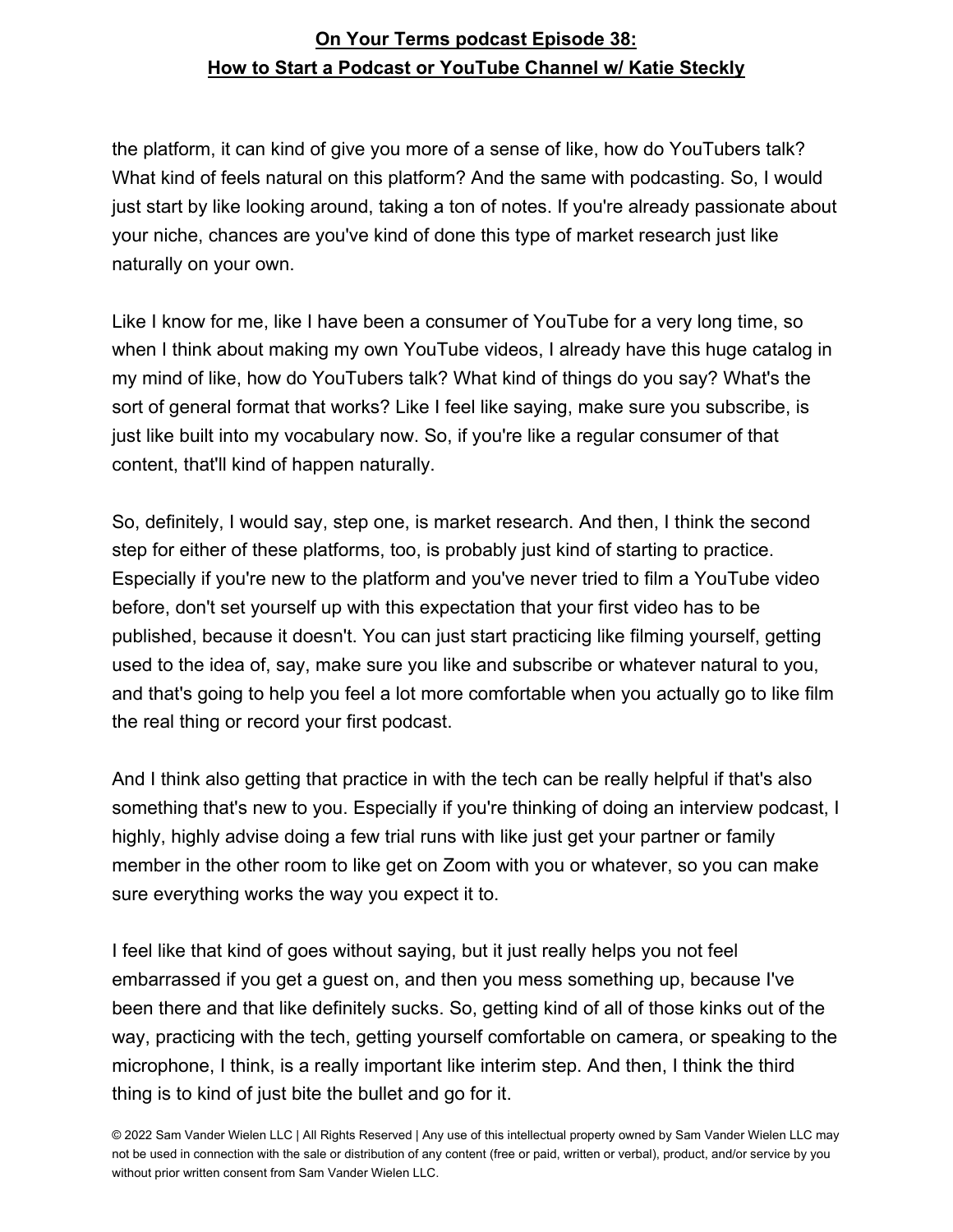Like it can be so scary, and I know especially a lot of creators who are perfectionists can like wait around forever to get that first video up, but you kind of just have to go for it, because going back to that whole compound interest thing, the earlier you start putting that content out there, the better, basically. It's going to really help you with that SEO over time. And the longer you put it off, you're losing out on that like future views and traffic that you could have had. So, yeah, I think even though it's scary, you kind of just have to dive in, and then iterate and improve as you go.

**Sam Vander Wielen:** [00:38:58] Yeah, that's so helpful. I'm glad you said that about the tech, too, because I know the tech can be really overwhelming. I also would love if you offer everybody your opinion about how complicated things need to be. In the beginning, do they need the fanciest camera, and lighting, and all of this?

**Katie Steckly:** [00:39:14] Definitely not. I always advise it on my YouTube videos, when you first get started, you can do almost everything completely with your phone. If you get yourself, like, say, you're filming a video, in the right lighting conditions, you make sure that you're not in like a super noisy place. You don't even need an extra microphone. Like your phone can do a pretty good job if you give it the best chance. Like, again, don't go sit in like a dark, noisy like subway station or something, like make sure you're in a good setting, but it will do a good job for you.

And you can also record a podcast just on your phone if you want. My tip is to either like go stand in your closet, getting a blanket for it, kind of hold your phone like up and away from your mouth a little bit to avoid like the pop sounds, and you can get really high quality audio just on your phone. So, you definitely don't need to overwhelm yourself with getting the fanciest camera or the best microphone. There's a lot that you can do with probably what you already have.

**Sam Vander Wielen:** [00:40:09] Yeah, I imagine. I will make sure that I link to some of Katie's videos, because I know she has some really good videos on YouTube about the equipment, and setup, and all of that, so I think that would be really helpful. And what do you recommend? So, for step three, you said like get to it, like let's start doing it. How do you recommend, like do you tell people in the beginning, like should they plan a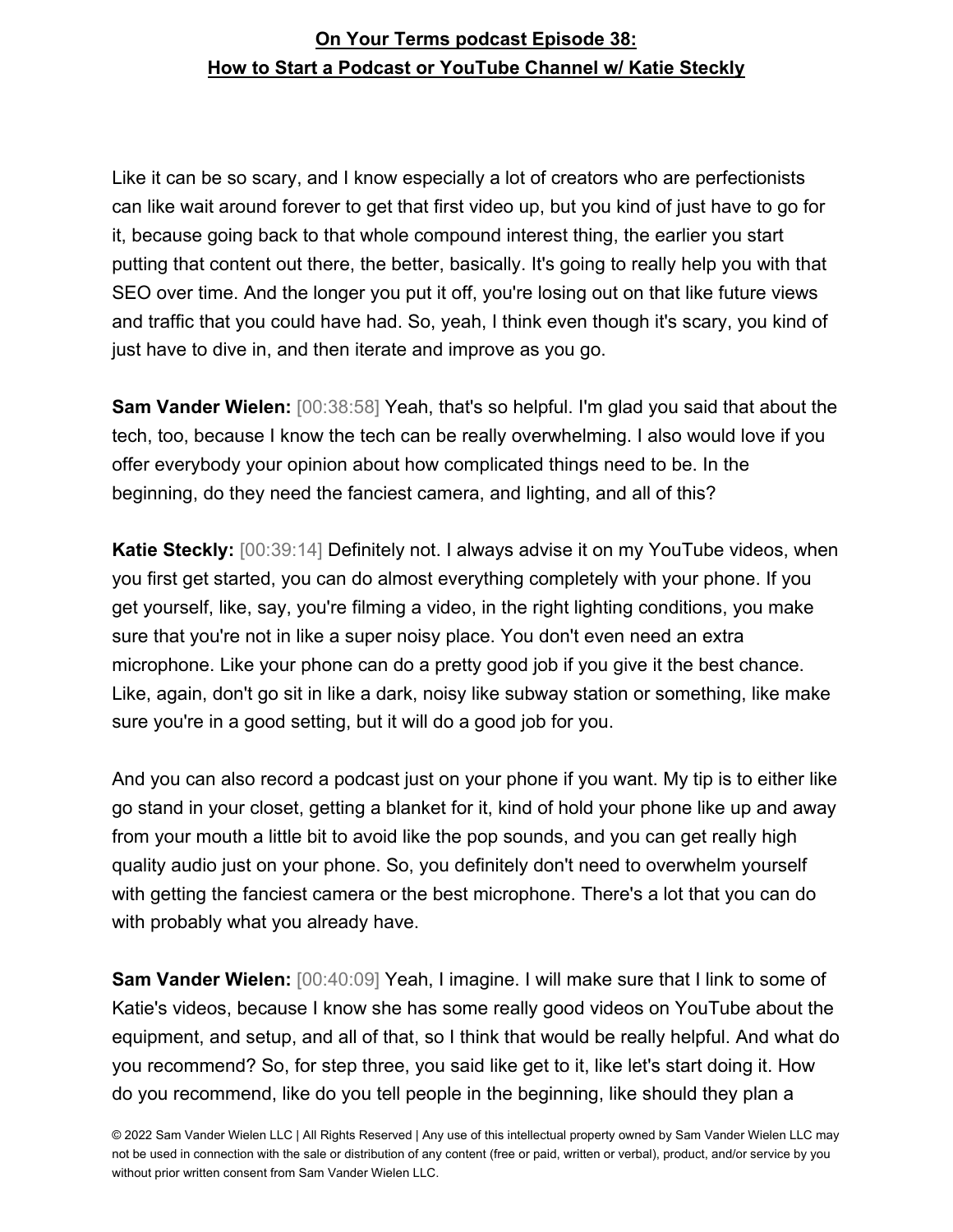couple of episodes at a time, be filming one at a time, whether it's podcast or YouTube? And then, also, is there any sort of like structure or strategy that you tell people to start out with like that first, I hate the word chunk, but chunk of episodes? It's the only thing I can think of.

**Katie Steckly:** [00:40:44] Yes, definitely. I think that it's very wise to create a content calendar for yourself. So, when you're getting started, I'm sure you'll have like tons of ideas, what I would recommend is making a list of—in the past, when I've talked about this, I'd say, make a list of 50 video ideas, because if you can come up with that many, you've got yourself almost a year worth of YouTube videos if you're posting once a week, that's a really good sign that you've got enough content there.

You don't have to go that far. Maybe come up with five or 10 ideas that you can jot down. Then, what I would do is actually start researching those video titles. Before you solidify them in your content calendar, I really and my team really loves to use this app called TubeBuddy. And basically, it's an SEO research Chrome extension. It's a tool that you can basically plug into YouTube and it will give you a score basically based on like supply and demand in the YouTube market, is the way I like to think about it.

So, if I put in a video title, it will basically tell me, how many people are searching for this? Like if the rating is good, bad, medium, whatever it is, there's a scale there. So, it might be like a score of 100. It's like a percentage on how many people are searching for it, and then it will give me a score on how many people have made YouTube videos on this. So, that will be on a scale, too.

And so, I will compare like, okay, so we've got 100 out of 100 when it comes to how many people are searching for this, but then if we look at how many people have created videos, oh, actually, a lot of people have created videos on this, so then we might not get that much traffic. So, anyway, it basically is just like a scale of supply and demand on YouTube. And if you can find a video, like if you plug in your video title, and TubeBuddy tells you, there's a lot of people searching for this, there's not a lot of people making this type of video, then you've got a banger.

So, you want to add that to your content calendar. So, I would go through all of your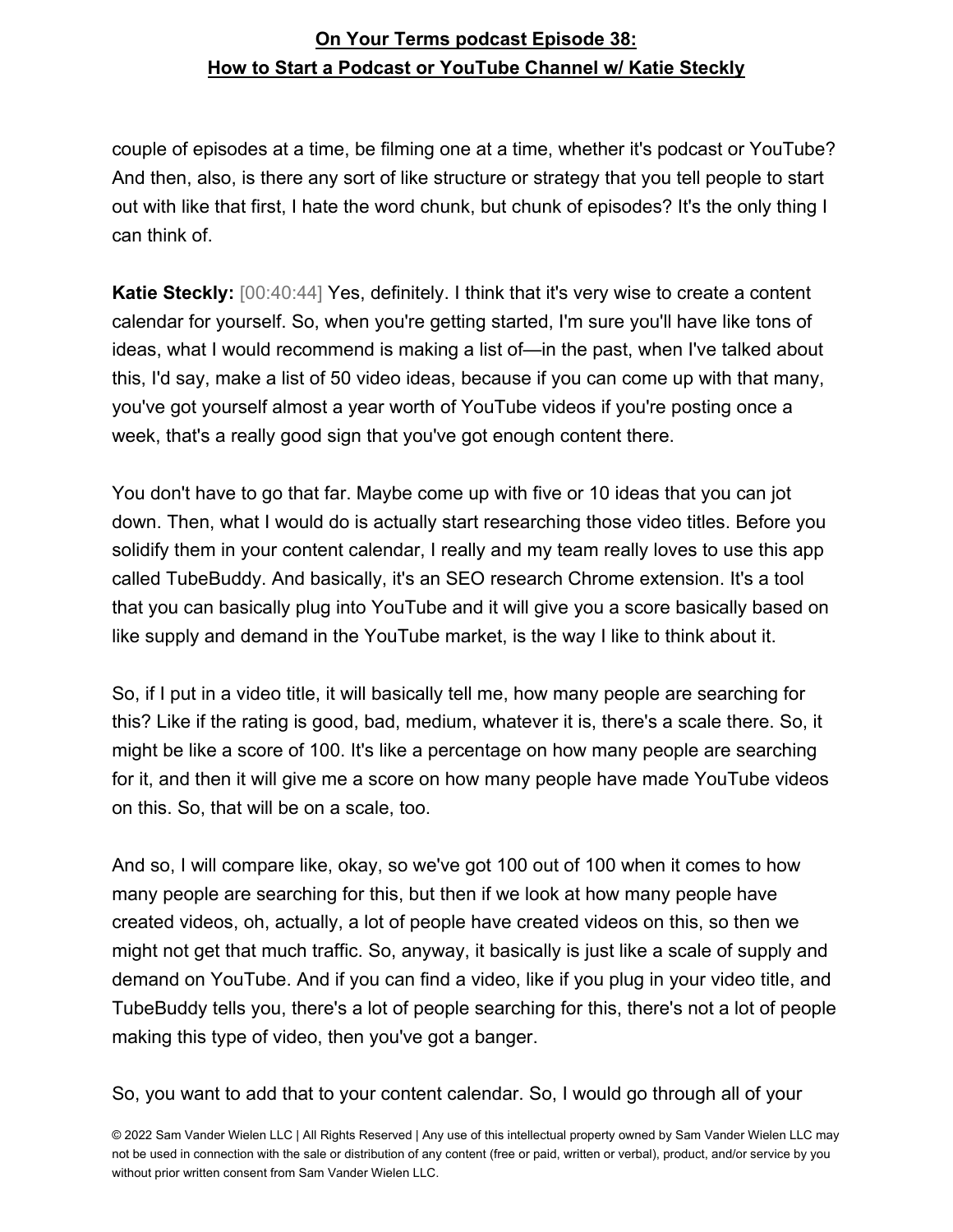ideas and do that type of research. You don't necessarily have to use TubeBuddy. You can just kind of look and see, like search the title, see what results you get, do those videos have a lot of views? Are there even a lot of videos that have that title or is YouTube starting to pull kind of tangential content into your search, because there's not enough to show you?

That can be a really good hint that, hey, like this would be good to create. So, once you've kind of tested your titles and you know that they're looking good, then add them to your content calendar. I would recommend doing once a week. I think that is a good starting point. Obviously, the more you can post, especially at the beginning, because again, this isn't about getting a lot of views when you first post, this is about investing, getting that compound interest over time, if you can post twice a week, that's twice as good, basically, to the point where if you start to sacrifice quality for quantity, then I would stop.

So, you kind of want to find that balance of like, where can I create a good amount of content, but I'm not like either going to burn out or I'm going to start making like crappy YouTube videos, because I'm just trying to churn out too many? So, that can be different. Like I normally aim for two a week. This coming month, I'm just doing one YouTube video a week, because I know what my workload is looking like.

So, I think it's all about balance there, but then plan out that content calendar, so hopefully, you have like a month of video ideas set out ahead of you. And then, I would say it's up to your personal preference, do you want to batch them ahead of time? Does that work for your schedule, or is it easier to create them a week at a time? I think that just depends on what your workload looks like, but that's how I would start out before when I say Just dive in, that's what I mean by diving in.

**Sam Vander Wielen:** [00:44:03] Yeah, I think that's going to be so helpful to people. And in case it's helpful, I talk about like project management and stuff like this a lot on the podcast, and so if it's helpful to anybody, whatever tool you use, whether it's like Asana or ClickUp, I know you use Notion, like you can keep—I really recommend keeping like an ideas list in there. And I do have sections in my ideas list in Asana that are broken down by like podcast ideas, YouTube ideas, social media ideas, email list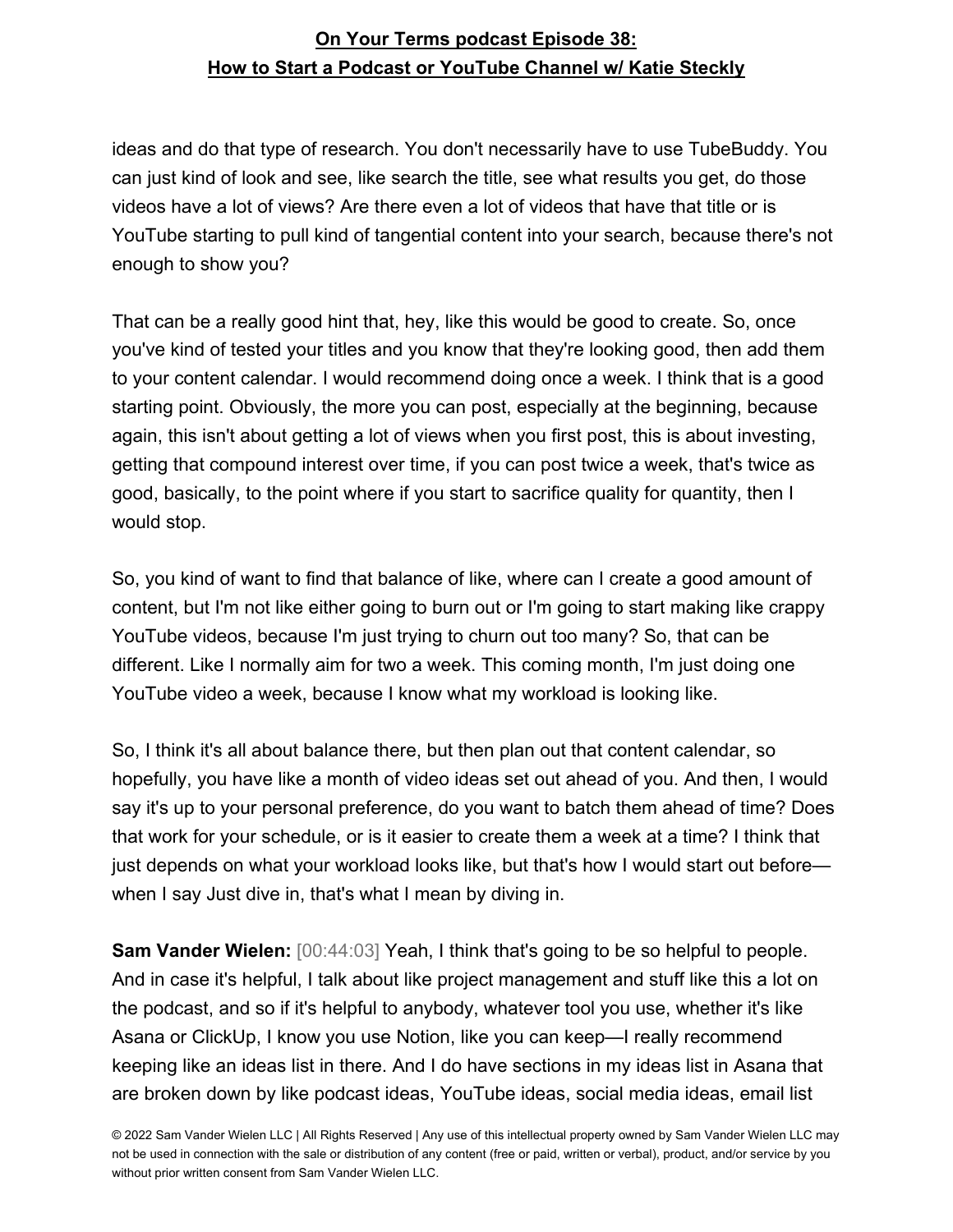ideas.

I have it broken up, but I also have like a general one where when I'm out and about, because it's always when the ideas come to you, I will like just go in quickly and write it down. And it's usually like garbled nonsense, but I can like break it out once I get home and understand like what I was trying to get at. That's very helpful. And don't underestimate that. Like that's another one of those like little investment things that feels like nothing, but over time, I look at this list, and I'm like, whoa, I have all these ideas.

The other thing I would encourage people to do is keep like an organized track of something. Like I have a Google Sheet where when people write us questions, when they DM me questions, when they write us an email, when I started my business, it was more like, they send me a Facebook message, wherever I was getting this information from, we plug this into what I call a sizzle file, and it's just, again, a very random copy and paste like Google Sheet that I have in my Google Drive. And I go to that a lot, especially to learn how my customers are phrasing things, because it's not often how I would phrase things, and it also tells me what questions I'm getting very frequently on like the same topic. Yeah.

**Katie Steckly:** [00:45:33] I think that is so helpful and I do a similar thing in Notion. I just have a little list where if I'm like out and about, and I come up with a title, I'll throw it in there, or yeah, if I get an Instagram message and somebody asks about something, I throw it there, too. I just think you need to have that bank of ideas that you kind of come up with, because if you're thinking that you're going to sit down and film a YouTube video with no gathered ideas or no research done, like you're going to have a really hard time creating a video that's going to perform well long term.

So, having that preparation in place is definitely really helpful. And I think understanding how your followers phrase things, that is like invaluable, because often, when you are the expert, like you don't know how somebody would search for something. So, hearing from the people that you're trying to reach, how they would look for this information or how they might ask for it, that's super helpful for creating like good titles.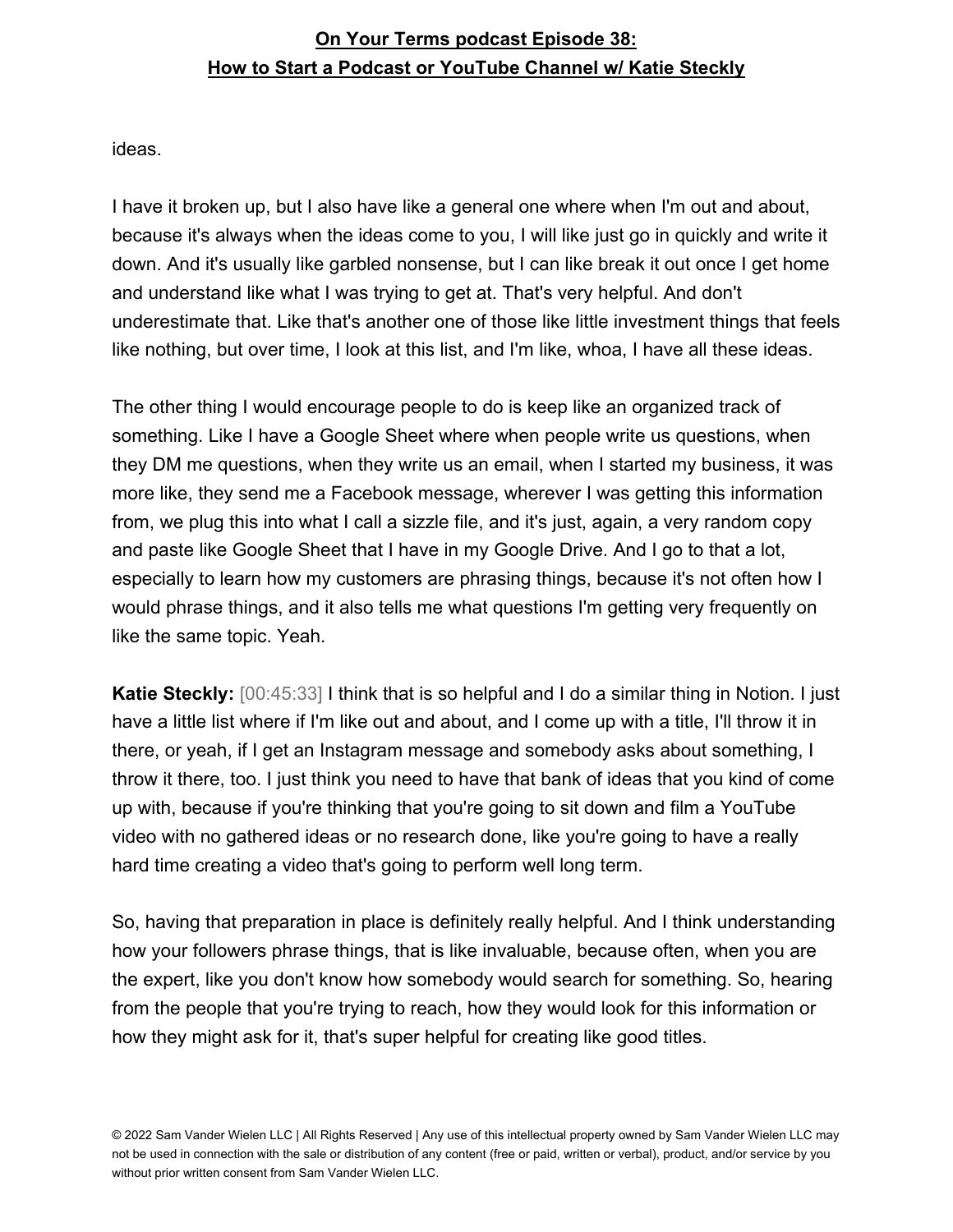**Sam Vander Wielen:** [00:46:24] Yeah, I could see that. That is so helpful. Well, I feel like you've helped everybody today so much, as expected, because if I were listening to this, I'd be like, okay, I feel like I have a better starting point. I feel like you really help people work through this like it doesn't have to be perfect and highly produced. And there is an element of like pushing people off the cliff a little bit with getting started and practicing, but I also think you've given some really concrete tips to help people plan. So, this has been so helpful.

**Katie Steckly:** [00:46:51] Oh, of course. Yeah. I always love talking about this stuff. I feel like I can go on for hours about like YouTube strategy or podcast production, so I'm here for it.

**Sam Vander Wielen:** [00:46:59] Well, if you're up for it, maybe we'll do a part two sometime soon, so that we can talk kind of like once people do get started, maybe you guys should send both Katie and I messages to let us know, like would it be helpful to hear about like, maybe you already have a podcast or YouTube channel, but like you're not getting the engagement you want or the following you want? I could probably strongarm her to coming back and talking more about that.

**Katie Steckly:** [00:47:20] I would love that.

**Sam Vander Wielen:** [00:47:21] That would be awesome. Well, thank you so much, Katie. Before you go, will you tell everybody where they can find you, and if there's anything else you want to share with them about something you've got to help them.

**Katie Steckly:** [00:47:31] Yeah, of course. So, you can find me personally on instagram.com/katiesteckly, and you can find me on youtube.com/katie. So, just youtube.com/katie. I know. I snagged that URL.

**Sam Vander Wielen:** [00:47:43] That's amazing.

**Katie Steckly:**  $[00:47:45]$  I love every time I can flex that. So, that's where all of my personal content is. But if you listen to this episode and you're thinking, I really do want to start a podcast, I want to start a YouTube channel, or I need help with my Instagram,